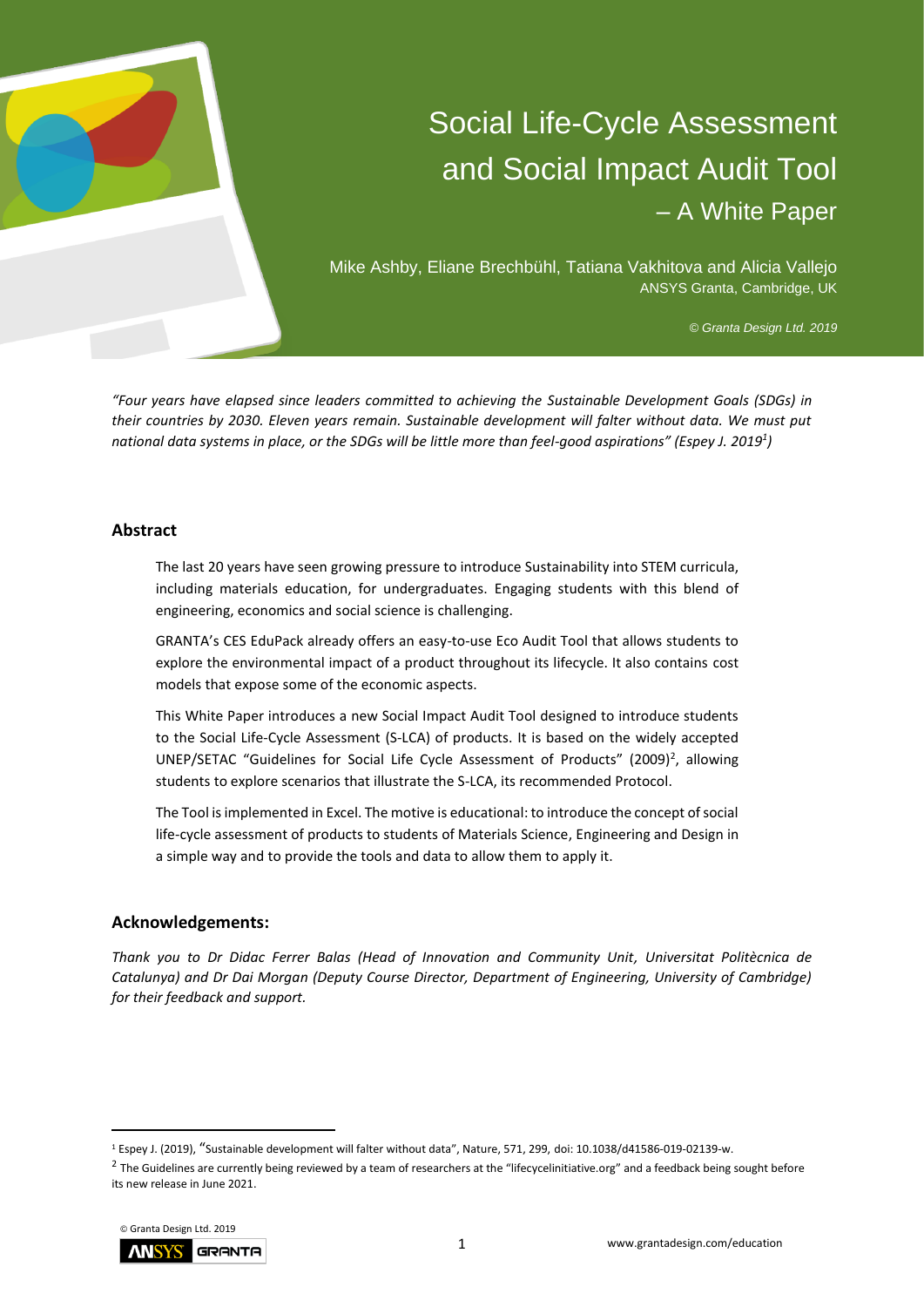# **Table of content**

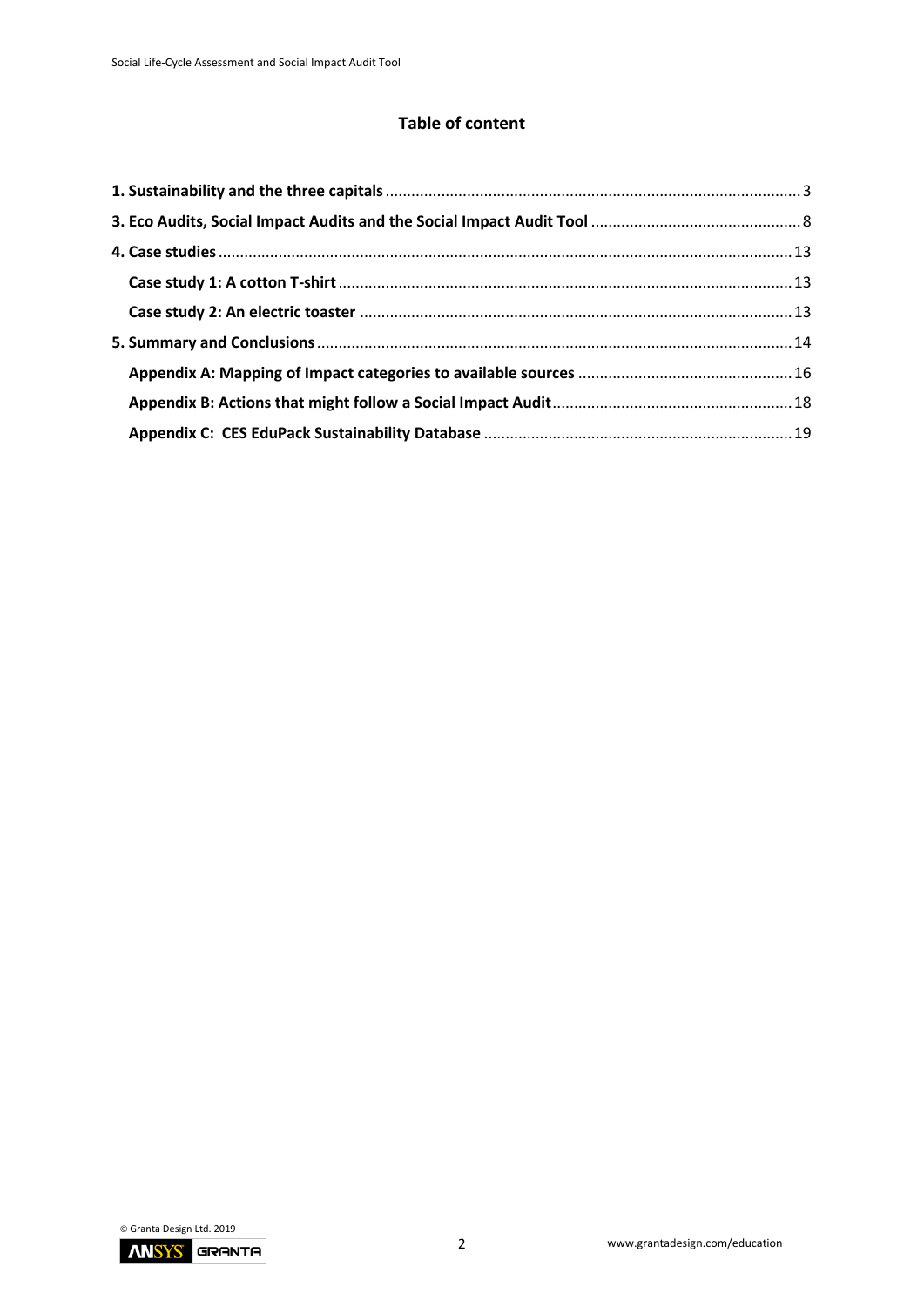#### <span id="page-2-0"></span>**1. Sustainability and the three capitals**

Sustainable manufacturing has three fundamental components. They are commonly represented by three overlapping circles, known as the "Triple bottom line" or the "3-Ps", as in Figure 1 on the left. It's a catchy icon but one that doesn't take us very far. It is more helpful, instead, to think of three *capitals* (shown center and right in Figure 1). A capital is an asset that can be built up, conserved by appropriate husbandry or drawn down and exchanged for other goods and services. The resources of the earth's crust and oceans can be thought of as *Natural Capital*, an asset inherited from the planet's geological and biological history. The accumulated infrastructure and wealth of a nation constitute its *Manufactured and Financial Capital*, assets built up by investment and added value. Finally, the cultural and intellectual resources of a nation and the ability of its people to contribute to human welfare, development and happiness can be thought of as *Human and Social capital*.



**Figure 1.** The "3-Ps" and their reinterpretation as three "Capitals"

The three capitals are not independent. Natural capital provides the materials and (at present) most of the energy that supports manufacturing and generates financial capital. These, in turn, provide the resources that support education, health care and social support that are the building blocks of human and social capital. And it is the understanding and ability to reason engendered by human capital that provides the motivation methods to conserve natural capital.

The three capitals are not always treated with equal respect. Often economic considerations eclipse the environmental and social priorities. Standard methods for Environmental Life-Cycle Assessment (E-LCA)<sup>3</sup> and Economic Life-cycle Costing (LCC)<sup>4</sup> of products have existed and been practiced for the last 30 years. Social Life-Cycle Assessment (S-LCA) is much younger. The formulation of an assessment Protocol for S-LCA first appeared in 2009 with the publication of the UNEP-SETAC "Guidelines for Social Life Cycle Assessment of Products" <sup>5</sup> (UNEP/SETAC Report). Ways of implementing the protocol are currently under development. Figure 2 summarizes the current position.

<sup>5</sup> UNEP-SETAC (United Nations Environmental Program) (2009) "Guidelines for Social Life Cycle Assessment of Products", [http://www.unep.fr/shared/publications/pdf/dtix1164xpa-guidelines\\_slca.pdf](http://www.unep.fr/shared/publications/pdf/dtix1164xpa-guidelines_slca.pdf)



<sup>3</sup> ISO 14004 - 14044 (1990 – 2006) "Environmental management – Lifecycle assessment – Requirements and Guidelines" International Organization of Standards"

<sup>4</sup> IISD (International Institute for Sustainable Development "Life Cycle Costing", [http://ec.europa.eu/environment/gpp/pdf/WP-](http://ec.europa.eu/environment/gpp/pdf/WP-LifeCycleCosting.qx.pdf)[LifeCycleCosting.qx.pdf](http://ec.europa.eu/environment/gpp/pdf/WP-LifeCycleCosting.qx.pdf)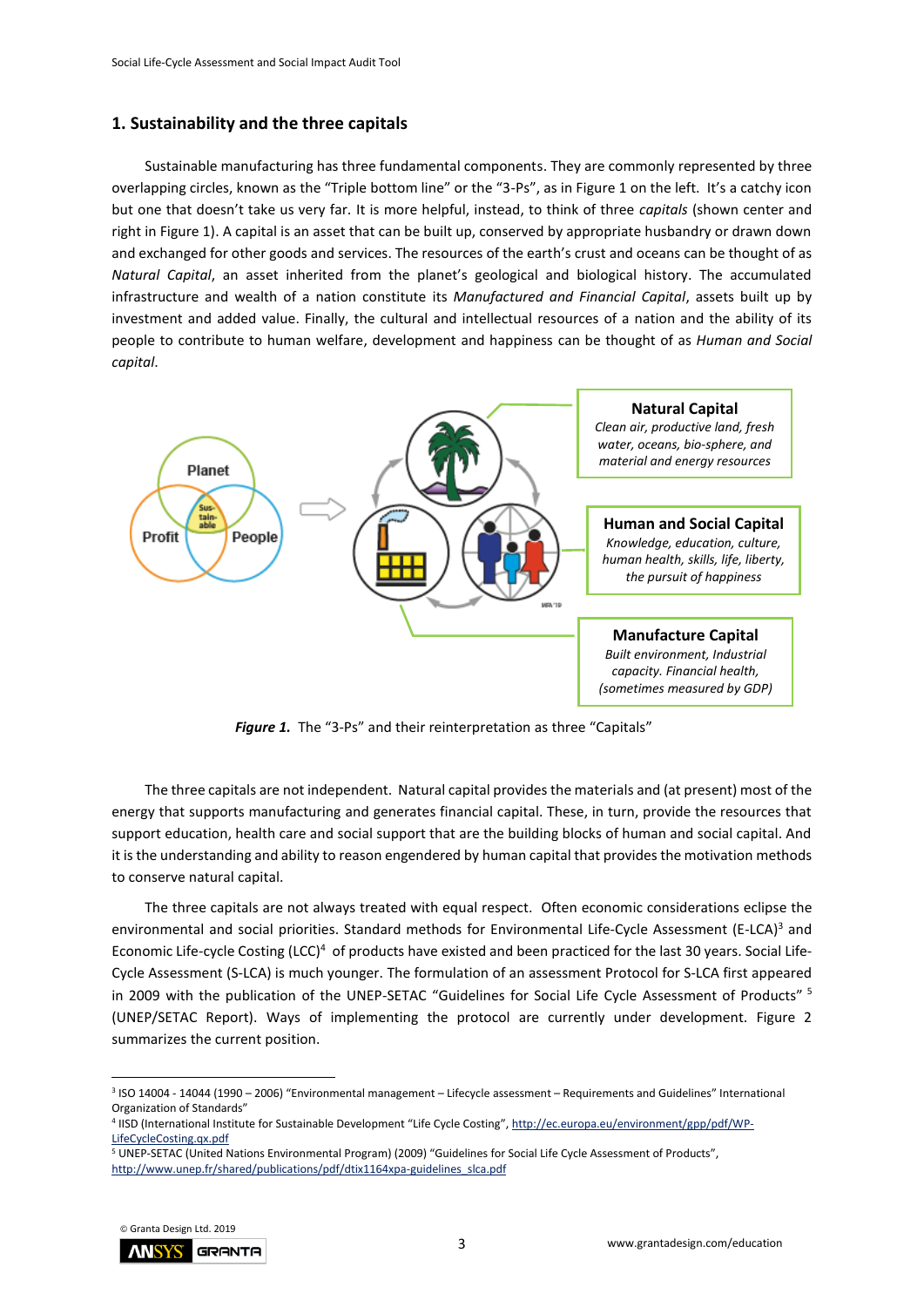

*Figure 2*. Life cycle assessment (LCA), life cycle costing (LCC) and social life-cycle assessment (S-LCA)

The ultimate goal of a S-LCA is to improve social conditions and socio-economic performance associated with a product throughout its life. The Assessment identifies Social Hotspots: point of contact between stakeholders and aspects of the materials, manufacture, distribution and use of the product that may, potentially, be damaging or could be influenced in a positive way.

*S-LCA and the UN Sustainable Development Goals.* The approach developed in the UNEP Guidelines meshes well with the 2030 Agenda for Sustainable Development, adopted by all United Nations Member States in 2015<sup>6</sup>. It defines 17 Sustainable Development Goals (SDGs) (Figure 3), that include ending poverty and other deprivations, improving health and education, stimulating economic growth and tackling climate change and working to preserve our oceans and forests. Figure 3<sup>7</sup> illustrates how the SDGs align with the three main pillars of sustainability, where economies and societies are embedded within the biosphere. It highlights the fundamental position of the biosphere (Folke et all, 2016).



*Figure 3*. The UN Sustainable Development Goals and their alignment with the Three Capitals (Folke et all, 2016).

<sup>7</sup> Folke, C., R. Biggs, A. V. Norström, B. Reyers, and J. Rockström (2016), "Social-ecological resilience and biosphere-based sustainability Science", Ecology and Society 21(3):41, http://dx.doi.org/10.5751/ES-08748-210341



<sup>6</sup> The UN Sustainable Development Goals, www.https://sustainabledevelopment.un.org/?menu=1300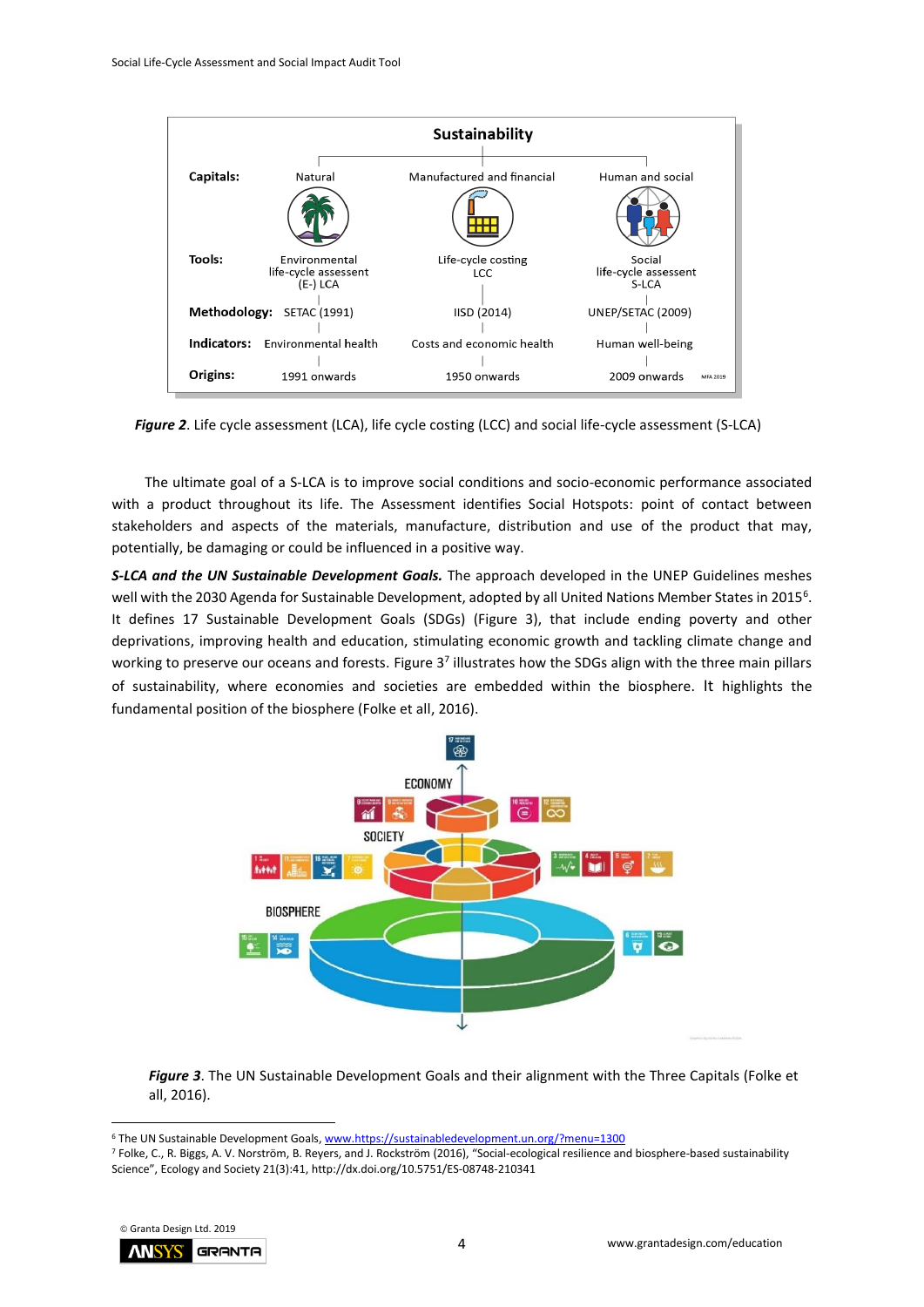## **2. Social life-cycle assessment, S-LCA**

Products provide practical utility: shelter, transport, protection and comfort, for example. They also carry social utility: prestige, status, convenience, cultural associations and reassurance. But product development processes can also be environmentally and economically damaging and can harm human well-being through unfair practices, poor working conditions and failure to respect human rights. How can we design products, which are durable, safe, environmentally friendly and with an increased or retained value at the end of their lives?

Environmental life-cycle assessment (E-LCA) explores the eco-impact of product manufacture, use and disposal. Social life-cycle assessment (S-LCA), by contrast, is more about the behaviour of the enterprises making the product and the social and political norms of the nations in which these take place. S-LCA draws on the same underlying methodology of E-LCA, with a focus now on the impact of product life on the well-being of the stakeholders.

The steps laid out in the UNEP/SETC Guidelines for S-LCA (discussed earlier and pictured here) take a form that parallels that of E-LCA:

- Establish goal and scope: Functional unit, Stakeholders and Impact categories
- Social Life-Cycle inventory
- Social Life-Cycle impact assessment
- Interpretation and options for action
- Examine the wider implications

They are explained more fully in the following paragraphs.



*Figure 4*. The UNEP/SETC Report

*Goals and scope, Functional unit and Stakeholders.* The ultimate goal of an S-LCA is to improve social conditions and the socio-economic performance associated with a product throughout its life-cycle. The more immediate goal is to identify "Social Hotspots" and options for reducing negative impacts through product development and substitution in the supply chain.

The Guidelines suggest five Stakeholder groups, shown in the left column of Table 1:

- *Workers* involved in producing and distributing the product;
- *Consumers* that use it and, often, dispose of it at end of life;
- the *Local Community* directly involved with these actions;
- the surrounding *Society* in providing the stage for these actions;
- and what you might call "*Any other interested party*" shareholders, NGOs or the State, for instance.

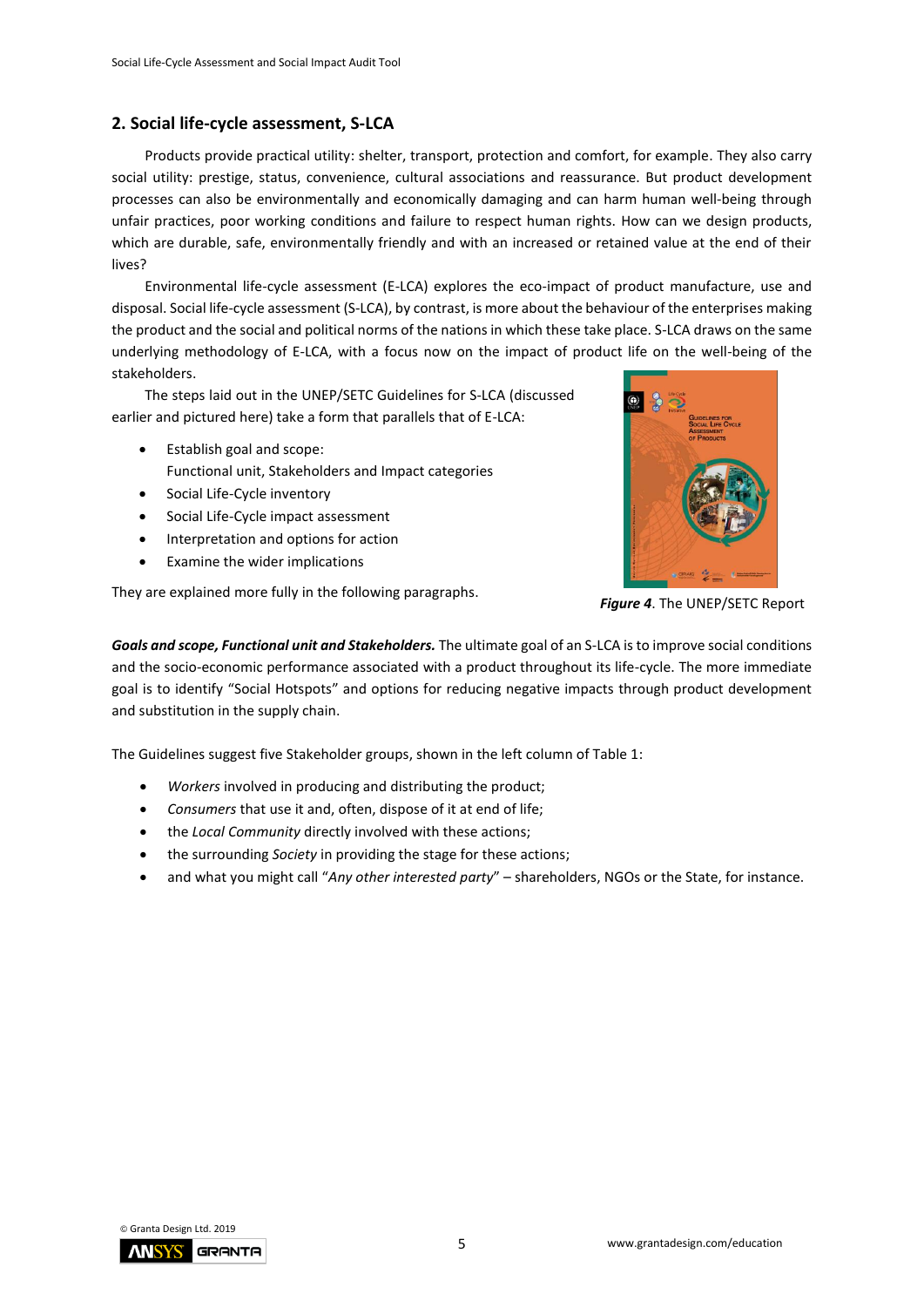| Table 1. Stakeholder groups and Impact categories (UNEP/SETAC Report 2009, Table |  |
|----------------------------------------------------------------------------------|--|
|----------------------------------------------------------------------------------|--|

3, p.49)

| <b>Stakeholder groups</b> | <b>Impact categories</b>                                                                                                                                                                                                                                        |
|---------------------------|-----------------------------------------------------------------------------------------------------------------------------------------------------------------------------------------------------------------------------------------------------------------|
| Workers                   | Freedom of Association and Collective Bargaining<br>Child Labour<br>Fair Salary<br><b>Working Hours</b><br><b>Forced Labour</b><br>Equal opportunities/Discrimination<br>Health and Safety<br>Social Benefits/Social Security                                   |
| Consumers                 | Health & Safety<br><b>Feedback Mechanism</b><br><b>Consumer Privacy</b><br>Transparency<br>End of life responsibility                                                                                                                                           |
| Local community           | Access to material resources<br>Access to immaterial resources<br>Delocalization and Migration<br>Cultural Heritage<br>Safe & healthy living conditions<br>Respect of indigenous rights<br>Community engagement<br>Local employment<br>Secure living conditions |
| Society                   | Public commitments to sustainability issues<br>Contribution to economic development<br>Prevention & mitigation of armed conflicts<br>Technology development<br>Control of corruption                                                                            |
| Other value-chain actors  | Fair competition<br>Promoting social responsibility<br>Supplier relationships<br>Respect of intellectual property rights                                                                                                                                        |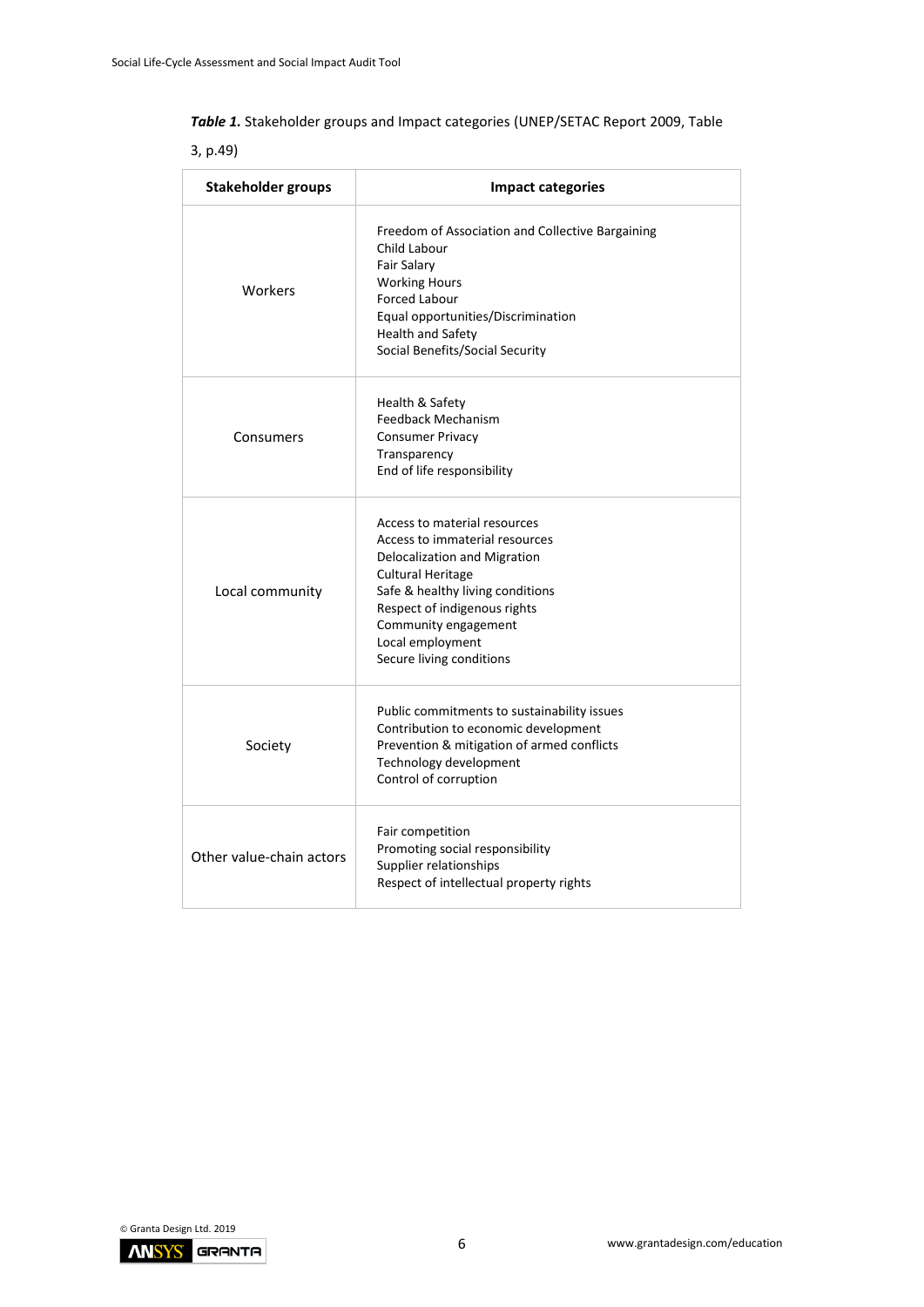*Social Life-Cycle impact inventory.* A social impact is one that alters the way people live, work, relax and relate to each other. The UNEP guidelines suggest the 31 impact categories shown in the right-hand column of Table 1 broadly relating to

- Human rights and equity
- Health and safety
- Working conditions and fair pay
- Freedom of speech and association
- Social support and welfare
- Good governance and control of corruption
- Wellbeing in the broadest sense

The social impact inventory itemises how stakeholders are affected (or might be affected) by the sourcing of materials for the product, its manufacture, use and disposal. Nations differ in the norms, standards and respect that they commonly apply in dealing with social impacts, so the geographical location in which each of these phases of life takes place is an important input in making the inventory.

*Social Life-Cycle Impact assessment.* The interactions identified in the Inventory step can have both positive and negative consequences. The aim of impact assessment is to flag Social Hotspots – points of contact between stakeholders and aspects of the manufacture, distribution and use of the product that may, potentially, be damaging or could be influenced in a positive way.

*Interpretation and options for action* means seeking patterns in the distribution of Hotspots across product life and Stakeholder groups, prioritizing options for action and making recommendations that reduce social friction or inequity and enable constructive change.

*Wider implications.* If the actions are implemented, what consequences follow? What are the synergies and conflicts with competing environmental and economic components of sustainability assessment, shown as circular arrows on Figure 1?

*What is S-LCA used for?* S-LCA is a management tool. It draws on imprecise data, much of it qualitative rather than quantitative. Unlike environmental LCA, S-LCA does not deliver numerical outputs but instead identifies Social Hotspots flagging aspects of product life that might harm human welfare or allow improved well-being of the individuals and communities touched by it. Proponents see it as contributing to the following activities:

- Informing decision-making in product development and establishing material supply chains
- Comparison of different options for products and services
- Comparison and bench-marking of suppliers
- As a basis for certification and labelling
- As input to Corporate Sustainability Reporting
- Marketing and communication

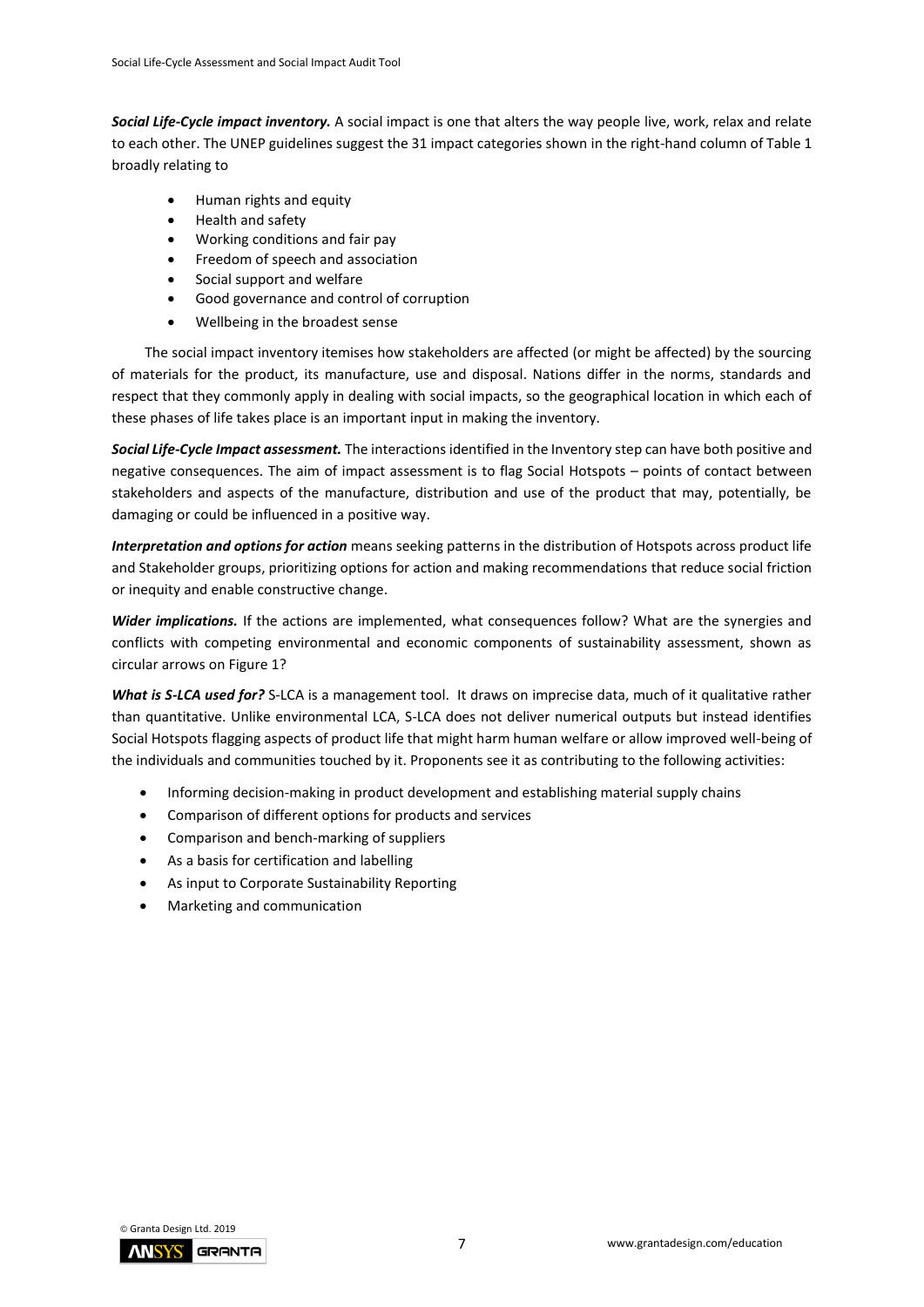#### <span id="page-7-0"></span>**3. Eco Audits, Social Impact Audits and the Social Impact Audit Tool**

An Eco Audit is an approximate environmental appraisal of the material resources, energy and carbon footprint associated with the life of a product. It is not a full LCA – it is much less rigorous than that – but it is fast, easy to perform and able to flag the first-order consequences of a change of material, manufacturing route, transport mode, use pattern and disposal choice. It is a design tool, not a product assessment tool.

The CES EduPack contains a simple Eco Audit Tool. The advanced version of the tool includes an approximate Cost Audit. Here we describe a simple EXCEL-based Social Impact Audit Tool that complements<sup>8</sup> the tools already provided in CES EduPack and offers an introduction to S-LCA methods and thinking. The EXCEL Tool contains data from Nations of the World Data-table from CES EduPack Sustainable Development Database<sup>9</sup>.

A "bottom-up" approach to the assessment of the impact of product manufacturing on people and their social interaction starts at the Enterprise level, exploring working conditions and welfare within the production plant and expanding outwards to suppliers and the surrounding community. Such studies, which form part of Corporate Sustainability Reporting (CSR), require local information that may be unavailable in the public domain. Lacking this detail, useful conclusions can still be draw from a "top-down" analysis of national scope.

Governments and NGOs with international perspective assemble global statistics on social issues that relate, directly or indirectly, to the impact categories of Table 1. The World Bank<sup>10</sup>, for example, assembles data for population, GDP, employment, political stability, and control of corruption. The OECD<sup>11</sup> compiles data for conditions of work, national finance and the environmental legislation of most of the world's nations. The United Nations<sup>12</sup> publishes annual statistic documenting human development, education and health, listed by nation. There are many more such sources.

The impact categories of Table 1 can be mapped onto these data sources, using them as metrics of social impact. It is then possible to flag, for each phase of life, impact categories in which conditions within the relevant nation fall significantly below best-practice or (conversely) where change of operation could bring constructive change. Table 2 gives an idea of how the mapping works for one of the five stakeholder groups and their associated impact categories. Appendix A provides the full mapping exercise.

| Stakeholder group           | Impact category                                                                                                                                                            | Mapped to data source                                                                                                                                                                                             |
|-----------------------------|----------------------------------------------------------------------------------------------------------------------------------------------------------------------------|-------------------------------------------------------------------------------------------------------------------------------------------------------------------------------------------------------------------|
| <b>Workers</b><br>(group 1) | Freedom of association<br>Child labor<br>Forced labor<br>Fair salary<br>Working hours<br>Equal opportunity/Discrimination<br>Health and safety<br>Social security/Benefits | <b>ITUC Freedom of association</b><br>Child labor<br>Forced labor and slavery<br>Minimum wage<br>Hours worked per year<br>Women's share of work force<br>Fatal accidents at work<br>Social protection expenditure |

*Table 2.* Example of mapping impact categories onto available data sources

<sup>©</sup> Granta Design Ltd. 2019



<sup>&</sup>lt;sup>8</sup> The feedback collected from the users of the Social Impact Audit Tool will help in implementation of this Tool in GRANTA's CES EduPack software.

<sup>&</sup>lt;sup>9</sup> CES EduPack Sustainable Development Edition, <https://grantadesign.com/education/ces-edupack/editions/#edition-17>

<sup>&</sup>lt;sup>10</sup> The World Development Indicators, <https://data.worldbank.org/products/wdi>

<sup>11</sup> OECD.Stat[, https://stats.oecd.org/](https://stats.oecd.org/)

<sup>12</sup> UNSD Databases[, http://data.un.org/](http://data.un.org/)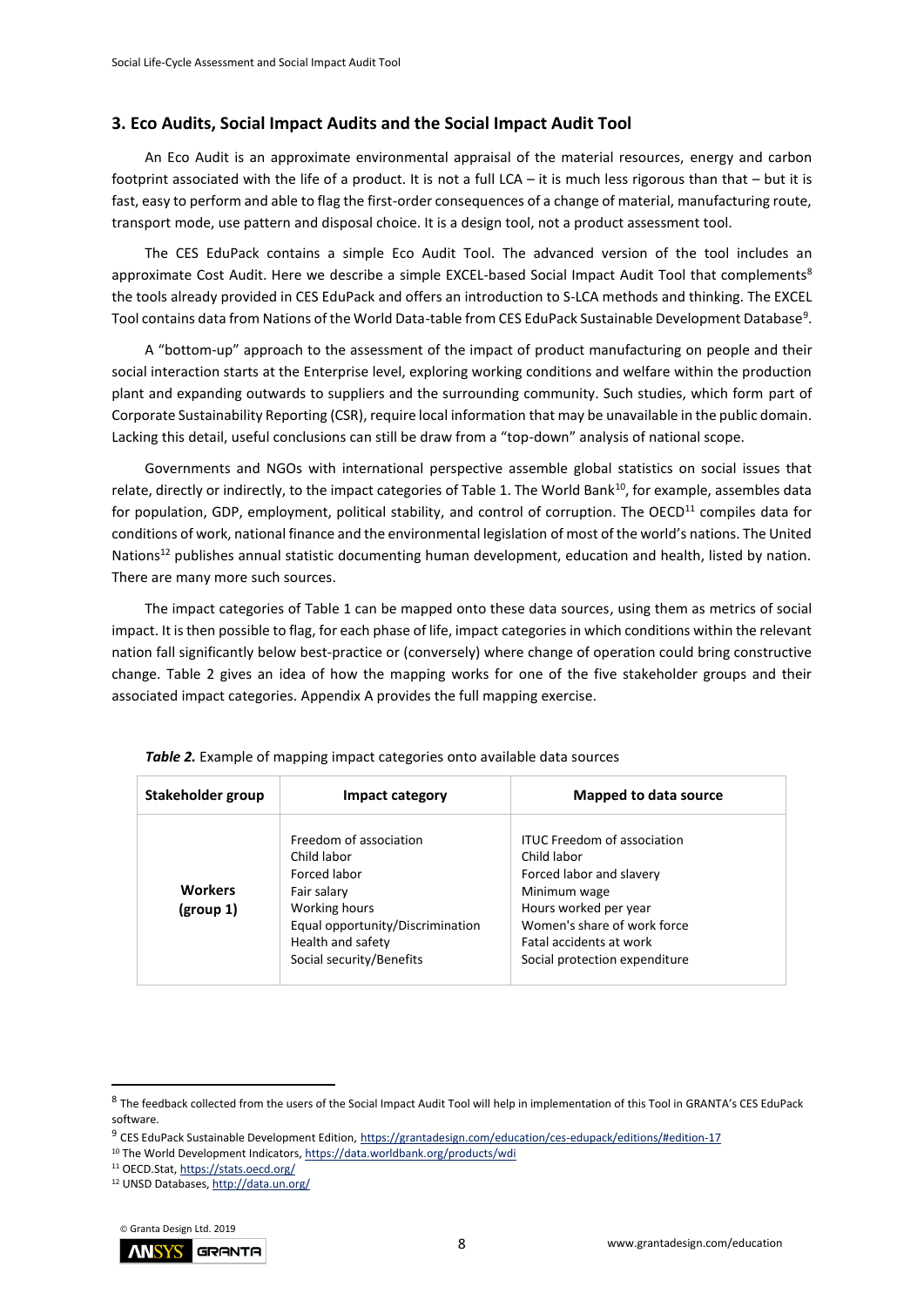The sources use a variety of scales, some a simple ranking (the UN Development Index is an example), some using quantitative data (such as GDP per capita). We have converted all into ranked lists and rescaled these ranking to span the range 1 (least-good practice) to 100 (best practice) in the following way. When the source ranking is such that the lowest value ( $x_{min}$ ) is the least good and the greatest ( $x_{max}$ ) is the best, the rescaling to a value y with a range  $1 - 100$  uses the equation:

$$
y = \left(\frac{99}{\left(x_{max} - x_{min}\right)}\right) x - \frac{\left(100 x_{min} - x_{max}\right)}{\left(x_{max} - x_{min}\right)}
$$

When, instead, the source ranking is such that the lowest value ( $x_{min}$ ) is the best and the greatest ( $x_{max}$ ) is the least good, the rescaling takes the form:

$$
y = \left(\frac{-99}{\left(x_{\text{max}} - x_{\text{min}}\right)}\right) x + \frac{100 x_{\text{max}} - x_{\text{min}}}{\left(x_{\text{max}} - x_{\text{min}}\right)}
$$

After ranking and scaling, the lists are no longer integers (if 190 nations are ranked and scaled  $0 - 100$ , some have fractional rankings).

Why do that? The idea is to make maximum use of the information these sources contain in a neutral but comparable way, avoiding any overlay with further subjective judgements. The scaled rankings are stored for each impact category as a look-up table that the tool can access (Figure 5). Binary distinctions (e.g. Death penalty) are ranked as either 1 (penalty exists) or 100 (penalty abolished). It could be argued that assigning polarity to the end points ("Best practice", "Least good practice") implies judgement on our part but this is already implicit in the sources used for mapping, almost all of which detail their criteria. The source itself can be accessed by clicking on the source title in the header in the Excel table. If a Social Hotspot threshold – a point on the 1 to 100 good-practice scale – is set, nations with "good-practice" values below the threshold will be flagged.

| <b>Stakeholders Categories</b>    |                                 | <b>S1 Workers</b>                      |                               |                                                 |                |                                                |                         | <b>S2 Consumers</b>   |                                          |
|-----------------------------------|---------------------------------|----------------------------------------|-------------------------------|-------------------------------------------------|----------------|------------------------------------------------|-------------------------|-----------------------|------------------------------------------|
| <b>Nation</b><br><b>Indicator</b> | <b>Hours worked</b><br>per week | <b>Women's share</b><br>of labor force | Fatal<br>accidents at<br>work | Social protection   ITUC freedom<br>expenditure | of association | <b>Public</b><br>health<br>spend per<br>capita | <b>Press</b><br>freedom | <b>Rule of</b><br>law | <b>Corruption</b><br>perception<br>index |
| Afghanistan (AFG)                 | 70.0                            |                                        |                               | 10.8                                            |                | 17.9                                           | 32.5                    | 3.0                   | 3.0                                      |
| <b>Nations</b><br>Albania (ALB)   | 70.0                            | 37.1                                   | 59.0                          | 58.9                                            | 60.0           | 41.0                                           | 56.5                    | 42.6                  | 50.0                                     |
| Algeria (ALG)                     | 70.0                            | 11.9                                   | 50.0                          | 47.9                                            | 20.0           | 56.3                                           | 24.9                    | 21.8                  | 39.0                                     |
| Andorra (AND)                     | 70.0                            |                                        |                               |                                                 |                | 76.8                                           | 81.5                    | 90.1                  |                                          |
| Angola (ANG)                      | 31.0                            | 89.1                                   |                               | 38.6                                            | 40.0           | 24.7                                           | 29.8                    | 12.9                  | 8.0                                      |
| 201<br>Antigua and Barbuda (ANT)  | 70.0                            |                                        |                               | 68.2                                            |                | 47.3                                           | 78.8                    | 63.4                  |                                          |
| Argentina (ARG)                   | 9.0                             | 41.3                                   | 24.0                          |                                                 | 40.0           | 73.7                                           | 70.1                    | 22.8                  | 54.0                                     |
| Armenia (ARM)                     | 70.0                            | 63.9                                   | 61.0                          | 45.0                                            |                | 26.3                                           | 54.9                    | 43.6                  | 41.0                                     |
| Aruba (ARU)                       |                                 |                                        |                               |                                                 |                |                                                |                         | 86.1                  |                                          |
| Australia (AUS)                   | 85.0                            |                                        | 92.0                          | 91.9                                            | 60.0           | 83.7                                           | 90.2                    | 94.1                  | 93.0                                     |

*5 Stakeholder groups, 31 Social Impact Categories* 

*Figure 5.* A small part of the look-up table of Nations and Social Impact Categories data.

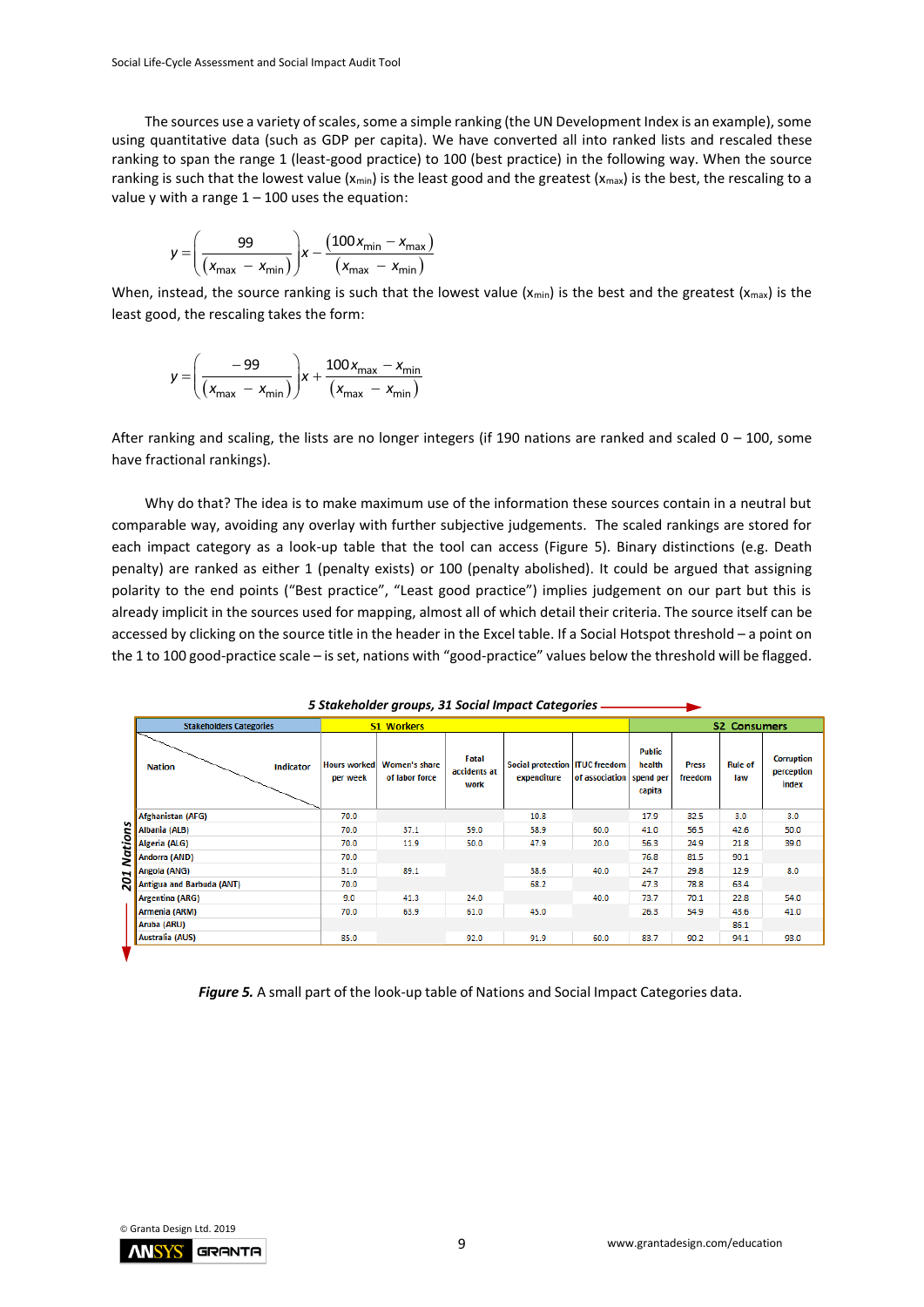Figure 6 shows how this works for two of the life phases – *Materials* and *Manufacture* – for a hypothetical product using material sourced from Australia, subsequently manufactured in Bangladesh. The red markers show the scaled rankings for two impact categories for each stakeholder class (there are, of course, more – see Table 1). The threshold is set at 25%. The tool identifies impact categories for which the quality of practice in that nation falls in the bottom quarter of that of all nations. As illustrated here, in Australia national practice in almost all impact categories is good. In only one, the national Ecological footprint, does it fall below the threshold. In Bangladesh, national rankings for Fair wages, Hours worked, Health and Safety and IP protection fall below the threshold. Where this happens, the impact category is flagged as a Social Hotspot.

This does not mean that any specific enterprise in either nation allows poor practice, just that, viewed nation-wide, practice in three quarters of the world (according to the source) is better.



*Figure 6*. The underlying analysis carried out by the Social Impact Audit Tool.

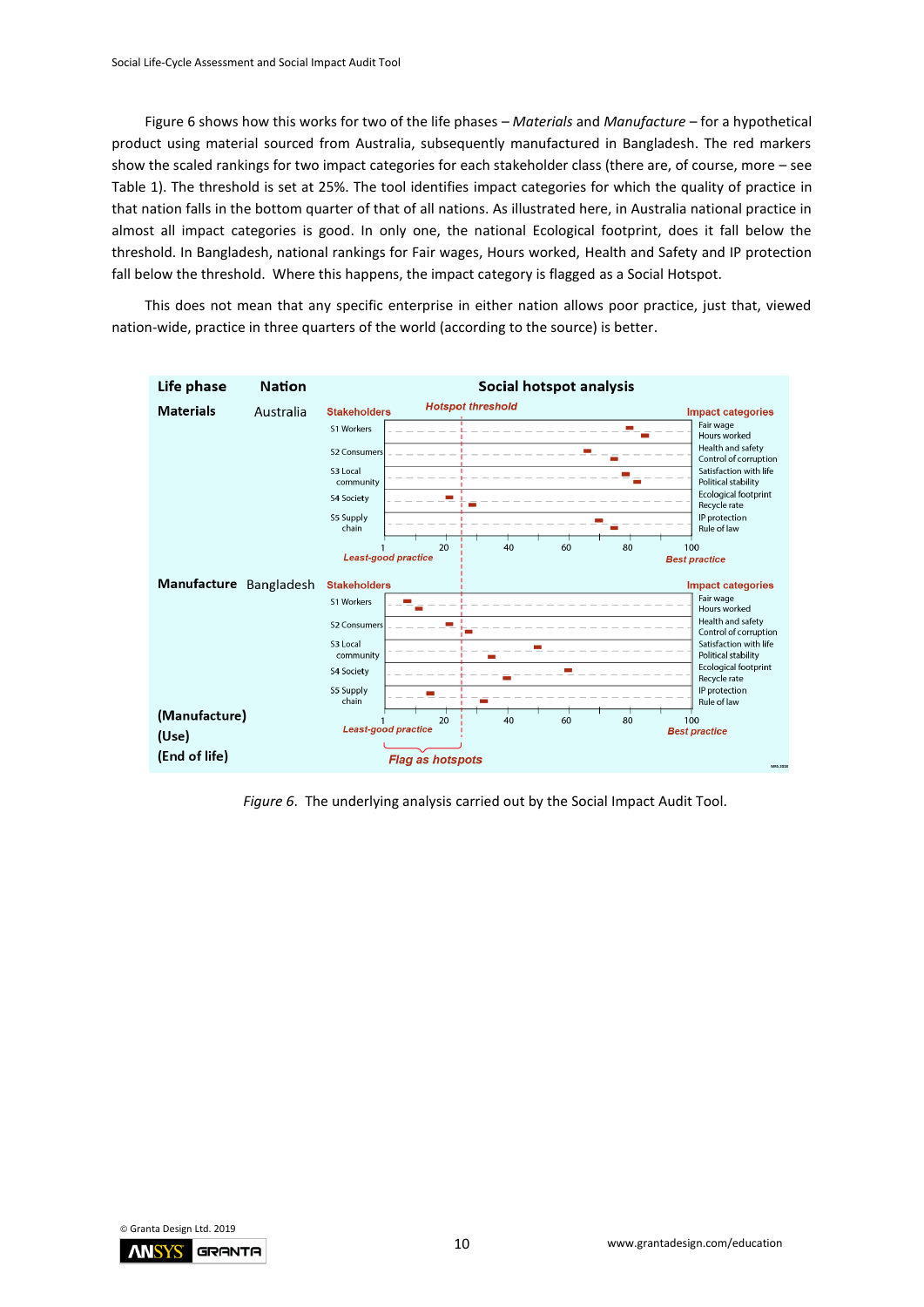### **Implementation in Excel**

The Source table illustrated in Figure 5 is contained in a spreadsheet of the Excel tool. The tool is used in the following way.

#### **A. Impact inventory: Identify potential Social Hotspots.**

1. Identify the Nations from which the materials used in the product are sourced, the Nation in which it is manufactured, where used and where processed at end of life by clicking the check box on the left of its name. The row colors green to indicate selection (upper frame of Figure 7).

2. Click the "Set threshold limit" tab at the upper left. The user is prompted to set a Social Hotspot threshold – the percentile of quality-of-practice below which concern might be felt for the wellbeing of one or more stakeholder group. All impact categories with good practice rankings below the threshold turn red (lower frame of Figure 7).

3. Click on the "Copy rows to Report" tab at the upper left to consolidate the data. The selected nations with their red-highlighted Hotspots are copied to a report page of the spreadsheet. All other Nations are omitted.



*Figure 7*. Selecting Nations. Setting the Social Hotspot threshold.

4. Transcribe the nation short-names and the number of Hotspots per stakeholder group into the table in the Report (Figure 8).



*Figure 8.* Social Hotspots summary table.



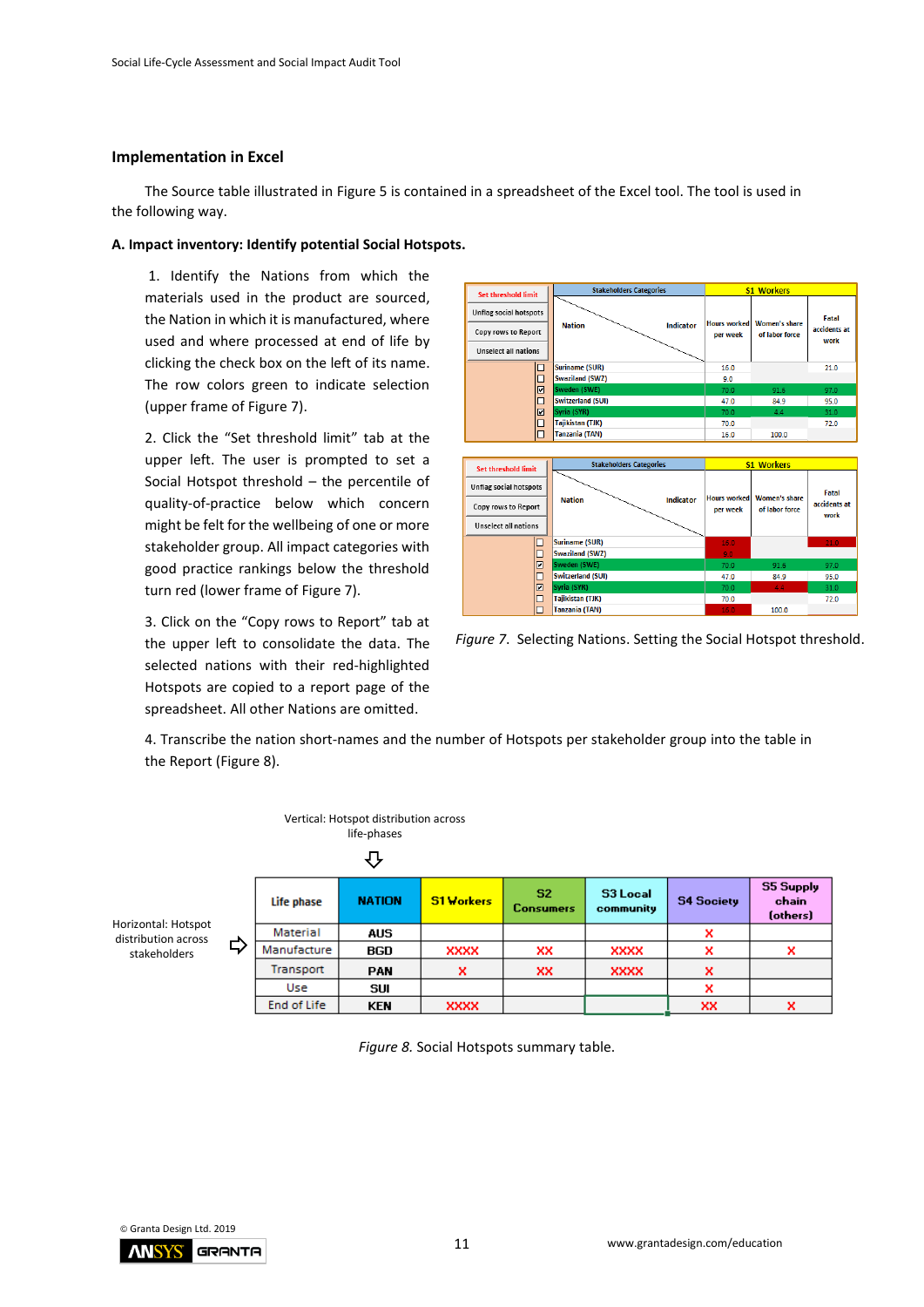#### **B. Impact assessment.**

5. High level overview: survey the Social Hotspots table by column and by row to identify any stakeholder group or phase of life that merits particular attention (Figure 8).

6. More detailed review: survey the flagged individual impact categories noting opportunities or significant concerns. Each impact category name (top row of Figure 5) is linked to information about the source from which the data were drawn. Clicking on the name brings up a brief description and the URL to the source itself, allowing deeper exploration (Figure 9).

#### *Women's share of labor force*

#### *UNEP Impact Category: Equal opportunities / Discrimination*

Women's Share of Labor Force is the percentage of the total workforce of a State that is currently filled by female employees. It gives some idea of how equally the workforce is distributed between the sexes but does not take into account the nature of the employment or the difference in salary between women and men.

See: https://data.worldbank.org/indicator/SL.TLF.TOTL.FE.ZS

*Figure 9.* Example of the provided notes for each impact category

7. Explore "What if…?" options. How sensitive is the Social Hotspot list to the choice of threshold value? Would a change of material or of Nation for one or more phases of life greatly reduce the Hotspot count or severity?

#### **C. Report on findings and options for action.**

8. Consider possible environmental and economic consequences of chosen social actions.

#### **Actions to improve social-economic performance across supply chain, for example:**

- Joint action with stakeholders to improve education, health care and housing;
- Partnership agreements to share management and ownership;

#### **Actions involving adjustment to supply chain:**

- Change of provider because of irredeemable corruption, conflict or political instability;
- Damage limitation: action to offset negative publicity.

The aim of the final report is to inform decision-makers responsible for product development or as a part of due diligence work and as a first step of supply-chain analysis, or as an input to corporate sustainability reports. See Appendix B for more information.

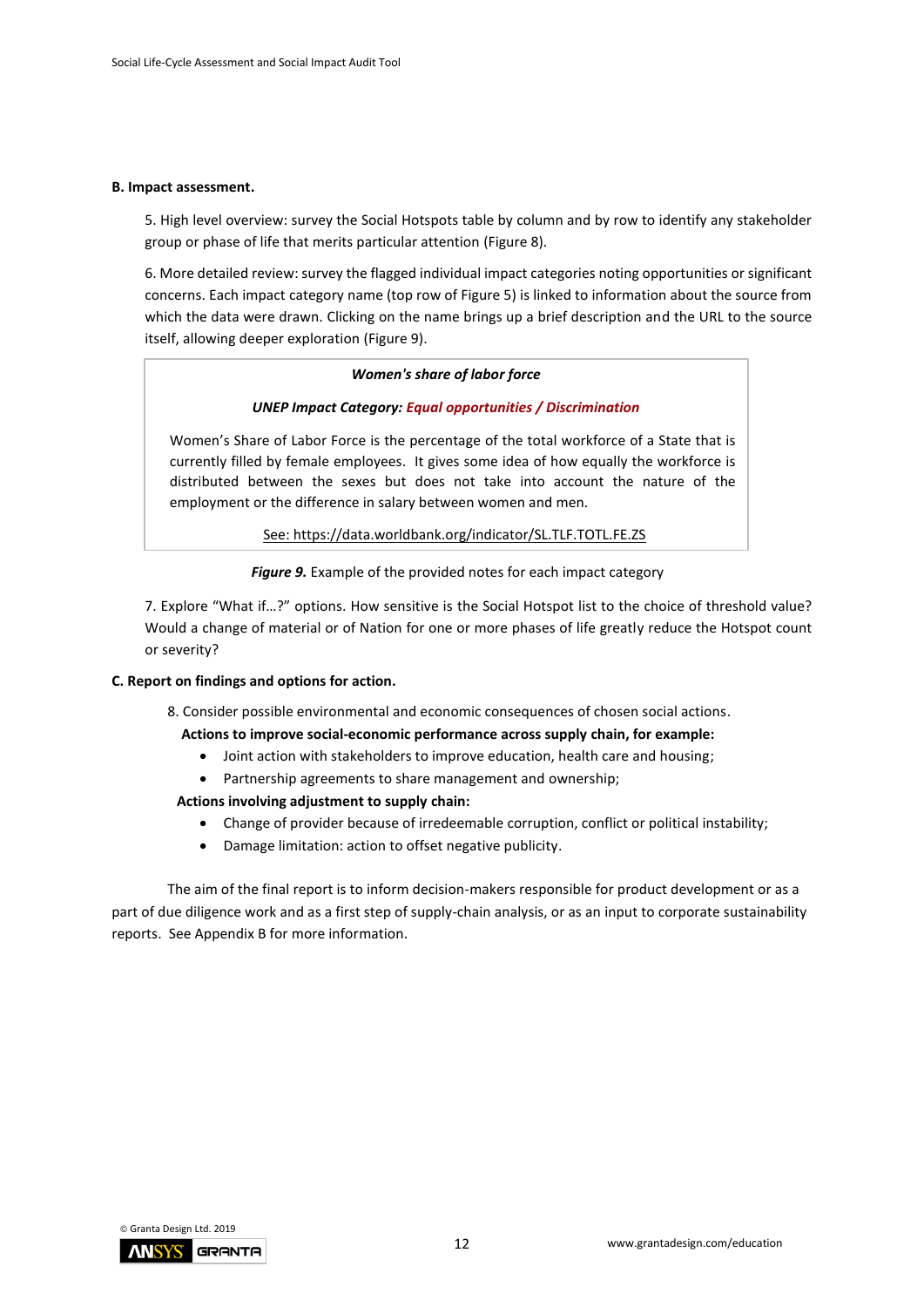## <span id="page-12-0"></span>**4. Case studies**

The way the method works is best illustrated by case studies.

### <span id="page-12-1"></span>**Case study 1: A cotton T-shirt**

The Life-Cycle of the yellow T-shirt shown in Figure 10 involves five nations:

- Material: the cotton, grown in Australia
- Manufacture: the weaving to cloth and T-shirt production in Bangladesh
- Transport to Europe by shipping under Panamanian jurisdiction
- Sold and used over 3 years in Switzerland
- Sent to Kenya at end of first life



*Figure 10.* A T-shirt.

A Hotspot analysis with the threshold set at 10% flags seventeen potential impact categories that merit further exploration. Australian society is flagged because of its high Ecological Footprint. Working conditions in Bangladesh include the use of child labor, low wages, long working hours and public health provision that fall in the bottom 10% of those of all nations. Working conditions in Panama and Kenya are flagged, where child labor, high unemployment and political instability are also concerning. The data sources for each of these impacts can be accessed from the header of the column in the Excel spreadsheet.

|                    | <b>NATION</b> | <b>Workers</b> | <b>Consumers</b> | Local<br>community | <b>Society</b> | <b>Supply chain</b><br>(others) |
|--------------------|---------------|----------------|------------------|--------------------|----------------|---------------------------------|
| <b>Material</b>    | <b>AUS</b>    |                |                  |                    | x              |                                 |
| Manufacture        | <b>BGD</b>    | <b>XXXX</b>    | x                | x                  |                |                                 |
| <b>Transport</b>   | <b>PAM</b>    | x              |                  |                    |                |                                 |
| Use                | <b>SUI</b>    |                |                  |                    |                |                                 |
| <b>End of life</b> | <b>KEN</b>    | <b>XX</b>      |                  | <b>XX</b>          |                |                                 |



The Social Hotspot summary (Figure 11) shows a number of clusters. Among stakeholder groups, workers and local communities are most at risk. Two life phases – Manufacture and End of life, both involving developing nations – account for almost all the flags. These would disappear if, for instance, Australia both produced the cotton and made the T-shirts (but with likely economic penalties) and if the T-shirts were recycled in same nation in which it is used, Switzerland. This move from developing to developed nation, however, ignores potential hardship caused by loss of jobs in Bangladesh and Kenya where "High unemployment" is flagged as a Hotspot.

#### <span id="page-12-2"></span>**Case study 2: An electric toaster**

The toaster shown in Figure 12 is made of chromium- plated steel with nickelchrome alloy heating elements. Its Life-Cycle starts with the mining of iron ore in Australia, chromium in South Africa, nickel in Indonesia and the synthesis of PVC in South Korea where the product is also manufactured. The toasters are shipped via Singapore by a Singaporean company to the United Kingdom where they are sold and used. At the end of life they are shipped to India for reconditioning or recycling. Figure 13 shows the Social Hotspot summary when the threshold is set at 20%, flagging impacts that lie in the bottom fifth of the "Least-good to Bestpractice" spectrum.



 *Figure 12.* A toaster.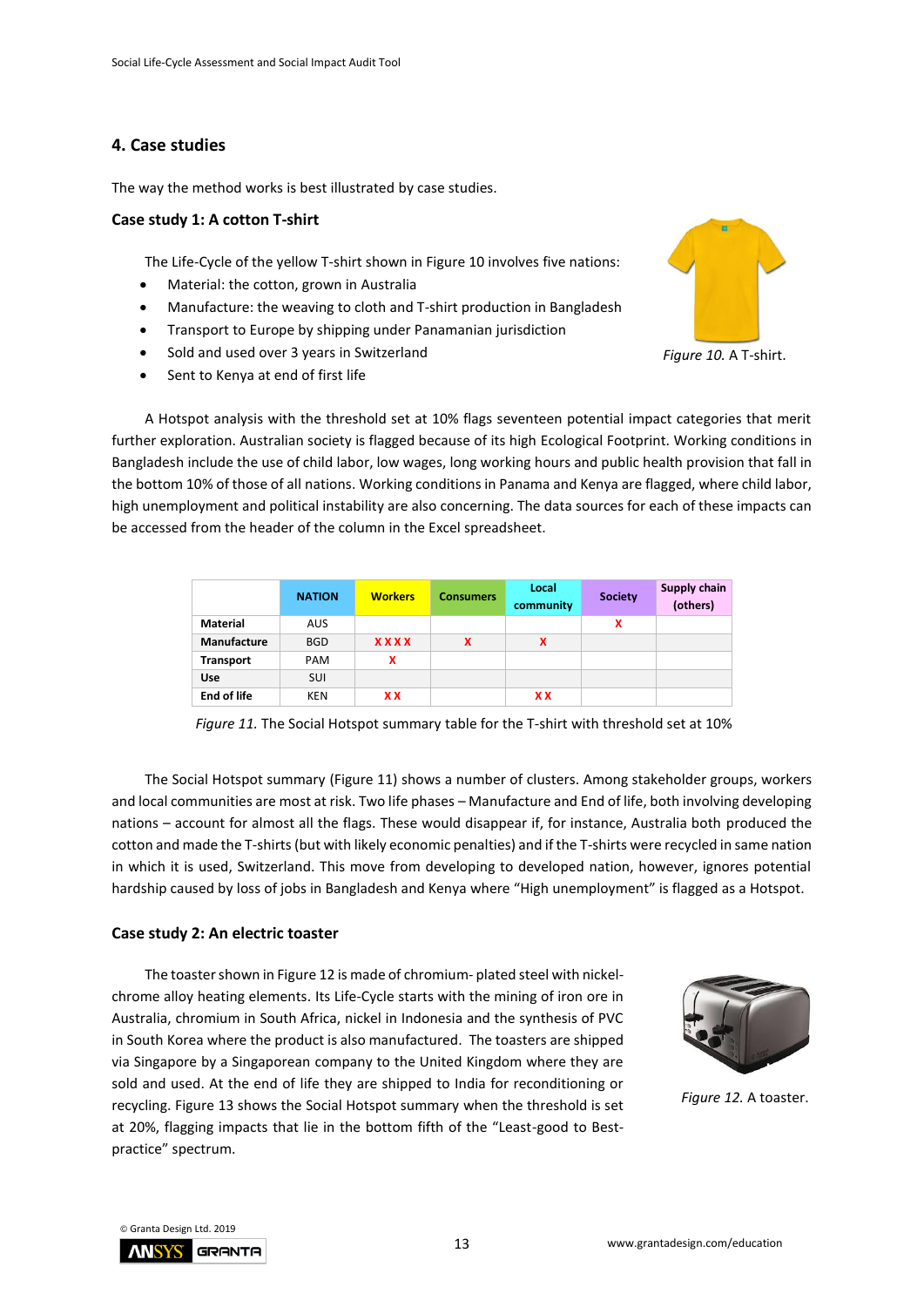|                              | <b>NATION</b> | <b>Workers</b> | <b>Consumers</b> | Local<br>community        | <b>Society</b> | Supply chain<br>(others) |
|------------------------------|---------------|----------------|------------------|---------------------------|----------------|--------------------------|
| <b>Materials 1 - Iron</b>    | <b>AUS</b>    |                |                  |                           | x              |                          |
| <b>Material 2 - Chromium</b> | <b>RSA</b>    | x              |                  | x                         |                |                          |
| <b>Material 3 - Nickel</b>   | <b>INA</b>    |                | x                | <b>XXX</b>                | X              | x                        |
| <b>Material 4 -PVC</b>       | <b>KOR</b>    |                |                  |                           | X              |                          |
| Manufacture                  | <b>KOR</b>    |                |                  |                           | X              |                          |
| <b>Transport</b>             | <b>SIN</b>    |                | x x              | $\boldsymbol{\mathsf{x}}$ | X              | x                        |
| <b>Use</b>                   | <b>GBR</b>    |                |                  |                           |                |                          |
| <b>End of life</b>           | <b>IND</b>    | <b>x x x</b>   | x                | <b>x x x</b>              | x              | x                        |

*Figure 13.* The Social Hotspot summary table for the toaster with threshold set at 20%

Long working hours, forced labor and slavery, and high unemployment flagged for South Africa. Indonesia's ranking for Public health provision and Intellectual property protection lie in the bottom fifth of all Nations. South Korea, like Australia and the United Kingdom, are flagged because of their high Ecological Footprint. Freedom of the press is limited in Singapore. Wellbeing in India is flagged as at greatest risk because of length of working hours and low pay, the low fraction of women in the workforce and public health provision.

The pattern of Social Hotspots suggests that the most widespread problems with the set of Nations associated with this product are societal (second last column) and with the way end-of-life is handled, emphasizing the need for developed nations take greater responsibility for the management of recovery and recycling.

#### <span id="page-13-0"></span>**5. Summary and Conclusions**

The Social Impact Audit Tool, implemented in Excel, described in this paper is simple, fast and gives insight into the multi-dimensional social aspects of product life. It draws on a large body of socially-relevant data compiled by International Agencies and NGOs with respected pedigrees and which is regularly updated. The underlying procedures are consistent with those proposed in the UNEP "Guidelines for Social Life-Cycle Assessment of Products", which are widely accepted as the starting point for any S-LCA study.

The tool has limitations. The most severe is that desktop-screening at the National level gives no insight into site-specific issues. This requires on-site investigation of the social and socio-economic of product's life, something that is also difficult, time consuming and for which much information is not in the public domain.

Despite this considerable limitation, the social auditing of product life has value as an educational tool. It provides a fast, approximate snap-shot of potential Social Hotspots, viewed from a top-down, nation-wide perspective. It and its case-studies can be used in a number of ways.

- As an introduction to the human and social impacts of the Life-Cycle of products.
- As a lead-in to S-LCA methods and impact categories detailed in the UNEP/SETAC Guidelines.
- Uniquely, to allow students to explore a full Life Cycle Sustainability Analysis, meaning a coupled ecoaudit, cost-audit and social-audit all performed for the same product. For instance, by using CES EduPack for the first two audits.

In closing, it is worth re-emphasising the goal of a Social Life-Cycle Assessment: It is to highlight and ultimately improve social conditions and socio-economic performance associated with a product throughout its life. The Assessment identifies Social Hotspots: point of contact between stakeholders and aspects of the materials, manufacture, distribution and use of the product that may, potentially, be damaging or could be influenced in a positive way.

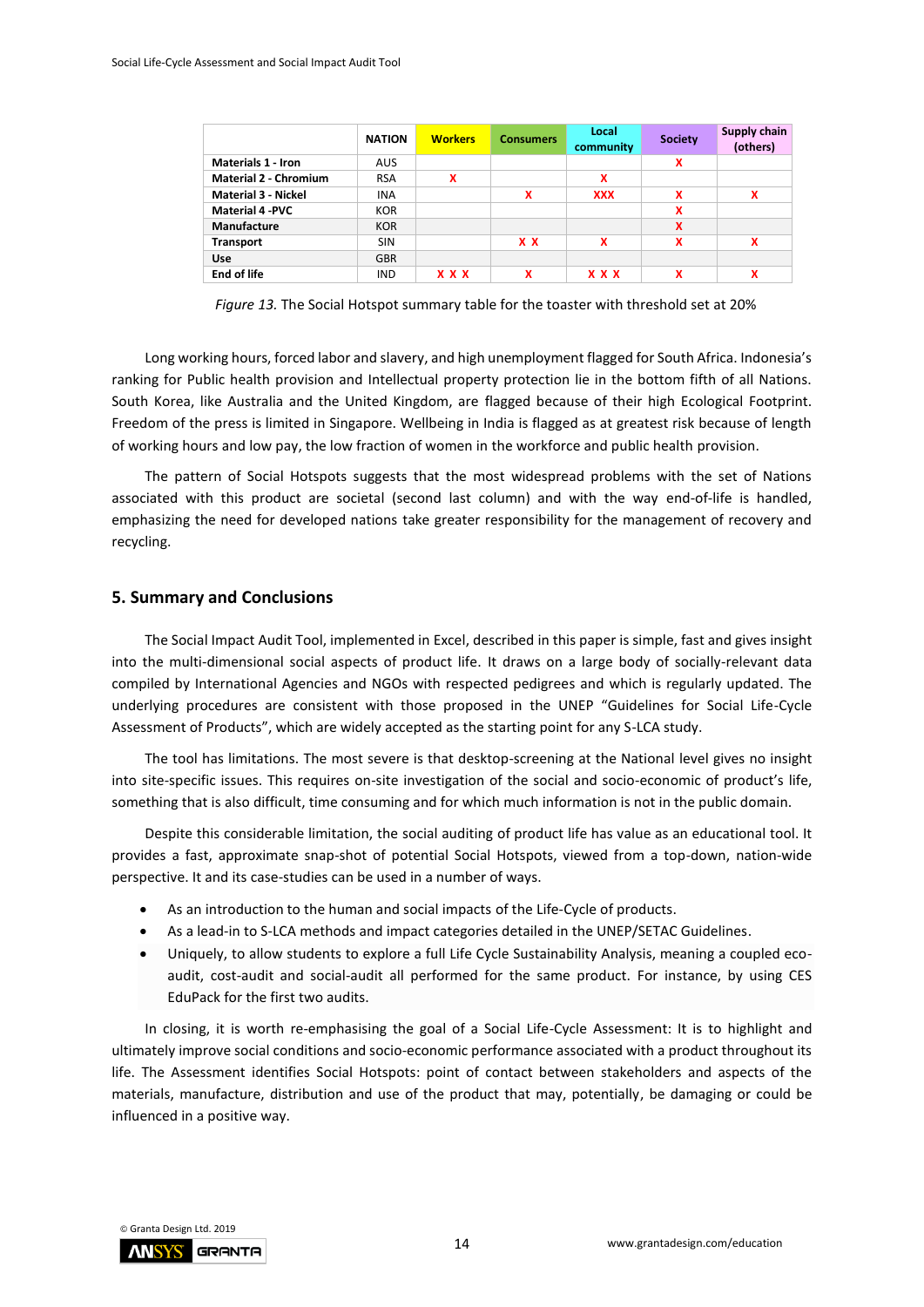## **6. Further Reading**

Draper, L., Hauschild, M.D. and Schierbeck, J. (2006) "A Framework for Social Life Cycle Impact Assessment", [The International Journal of Life Cycle Assessment,](https://link.springer.com/journal/11367) vol 11, pp 88–97.

Ekener-Peterson E. and Finnreden, G. (2013) "Case study of laptop computer", Int. J. Life Cycle Assessment, vol 18 pp 127 – 143.

Ekener-Peterson E. and Moberg. A. (2013) "Potential hotspots identified by Social LCA", Int. J. Life Cycle Assessment, vol 18 pp 144 – 154.

Ekener-Petersen Elisabeth (2013), PhD, "Tracking down Social Impacts of Products with Social Life Cycle Assessment", <http://www.diva-portal.org/smash/get/diva2:680005/fulltext01.pdf>

Folke, C., R. Biggs, A. V. Norström, B. Reyers, and J. Rockström (2016) "Social-ecological resilience and biosphere-based sustainability science", Ecology and Society, 21(3):41.

Handbook for Product Social Impact Assessment (2014)<http://product-social-impact-assessment.com/>

Hosseinijou, S.A., Mansour, S. and Shirazi, M.K (2014) "Social life cycle assessment for material selection: a case study of building materials", [The International Journal of Life Cycle Assessment,](https://link.springer.com/journal/11367) vol. 19, pp 620–645.

UNEP-SETAC (United Nations Environmental Program) (2009) "Guidelines for Social Life Cycle Assessment of Products" [http://www.unep.fr/shared/publications/pdf/dtix1164xpa-guidelines\\_slca.pdf](http://www.unep.fr/shared/publications/pdf/dtix1164xpa-guidelines_slca.pdf) *(The report that seeks to standardize techniques for social life-cycle assessment).*

UNEP-SETAC (United Nations Environmental Program) (2013) "The Methodological Sheets for Subcategories in Social Life Cycle Assessment (S-LCA)", [https://www.lifecycleinitiative.org/wp-content/uploads/2013/11/S-](https://www.lifecycleinitiative.org/wp-content/uploads/2013/11/S-LCA_methodological_sheets_11.11.13.pdf)[LCA\\_methodological\\_sheets\\_11.11.13.pdf](https://www.lifecycleinitiative.org/wp-content/uploads/2013/11/S-LCA_methodological_sheets_11.11.13.pdf) *(A companion document for the 2009 UNEP report, formalising further the recommended approach to S-LCA.)*

Wu, R. Yang, D. and Chen, J. (2014) "Social life-cycle assessment revisited", Sustainability, Vol. 6 pp. 4220 – 4226. *(A broad review of methods and tools for S-LCA as they stood in 2014.)*

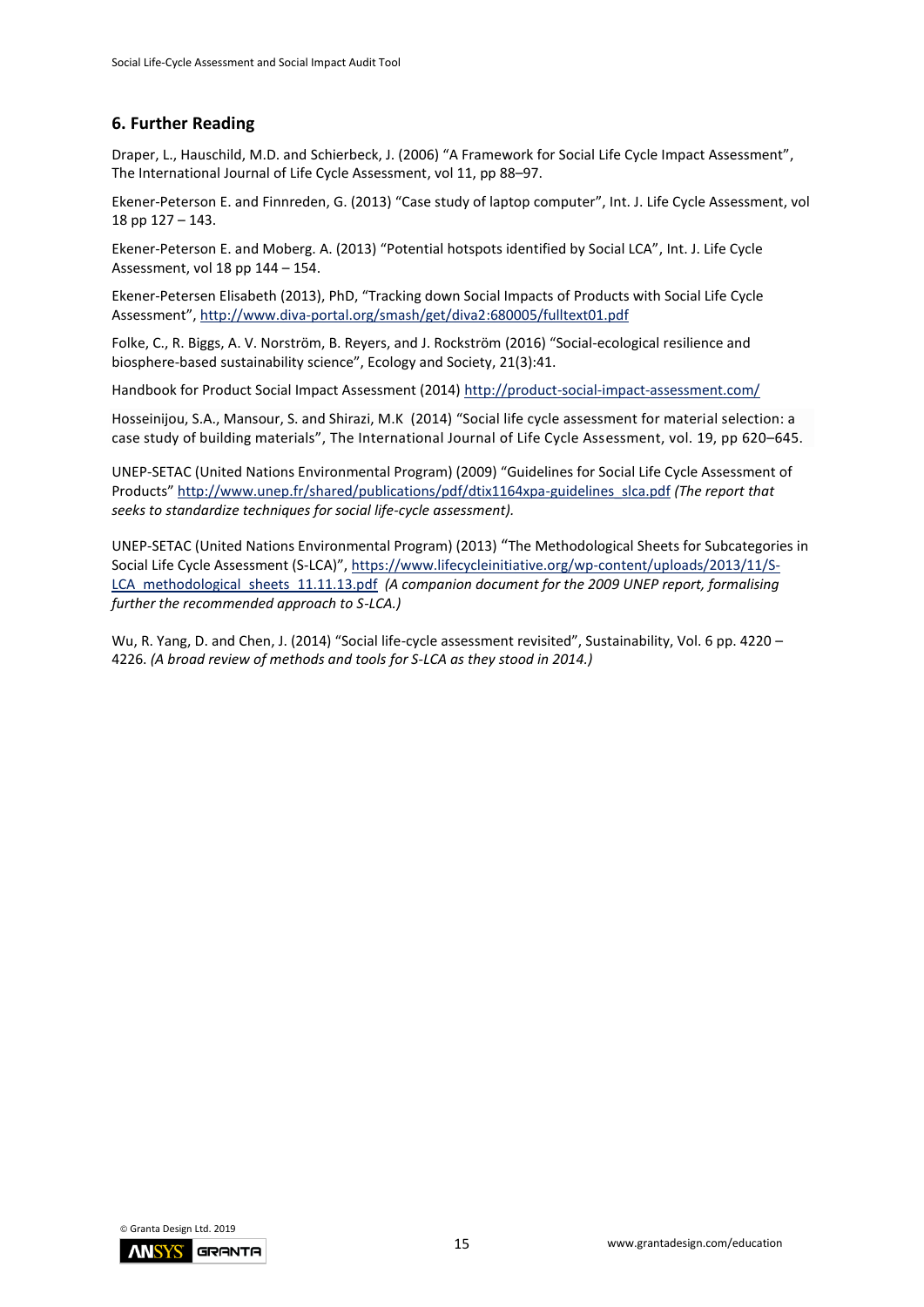| Stakeholder<br>group                             | Impact category                                                                                                                                                                                                                                                        | <b>Mapped to data source</b>                                                                                                                                                                                                                                                                          |
|--------------------------------------------------|------------------------------------------------------------------------------------------------------------------------------------------------------------------------------------------------------------------------------------------------------------------------|-------------------------------------------------------------------------------------------------------------------------------------------------------------------------------------------------------------------------------------------------------------------------------------------------------|
| <b>Workers</b><br>(group 1)                      | Freedom of association<br>Child labor<br>Forced labor<br>Fair salary<br>Working hours<br>Equal opportunities/Discrimination<br>Health and safety<br>Social security/Benefits                                                                                           | ITUC Freedom of association (1)<br>Child labor (2)<br>Forced labor and slavery (3)<br>Minimum wage (4)<br>Hours worked per year (5)<br>Women's share of work force (6)<br>Fatal accidents at work (7)<br>Social protection expenditure (8)                                                            |
| <b>Consumers</b><br>(group 2)                    | Health & Safety<br>Feedback Mechanism<br><b>Consumer Privacy</b><br>Transparency<br>End of life responsibility                                                                                                                                                         | Public health spend*GDP/capita (9)<br>Press freedom (10)<br>Rule of law (11)<br>Corruption perception index (12)<br>Recycle rate (13)                                                                                                                                                                 |
| Local<br>community<br>(group 3)                  | Access to material resources<br>Access to immaterial resources<br>Delocalization and Migration<br><b>Cultural Heritage</b><br>Safe & healthy living conditions<br>Respect of indigenous rights<br>Community engagement<br>Local employment<br>Secure living conditions | GDP per capita (14)<br>Total literacy, Public expenditure In Education (15)<br>Wellbeing, Satisfaction with life (16)<br>Public health expenditure per capita (18)<br>Political freedom and Civil rights (19)<br>Voice and accountability (20)<br>Unemployment rates (21)<br>Political stability (22) |
| <b>Society</b><br>(group 4)                      | Commitment to sustainability<br>Economic development<br>Technology development<br>Mitigation of armed conflict<br>Corruption                                                                                                                                           | Ecological footprint (24)<br>UN Human Development Index (25)<br>R&D spend (26)<br>Global Peace Index (27)<br>Control of corruption index (WB) (28)                                                                                                                                                    |
| <b>Other value-</b><br>chain actors<br>(group 5) | Fair competition<br>Promoting social responsibility<br>Supplier relationships<br>Respect of intellectual property rights                                                                                                                                               | Regulatory quality (29)<br>Good Country Index (30)<br>Regulatory quality (29)<br>Global IP Index (32)                                                                                                                                                                                                 |

# <span id="page-15-0"></span>**Appendix A: Mapping of Impact categories to available sources**

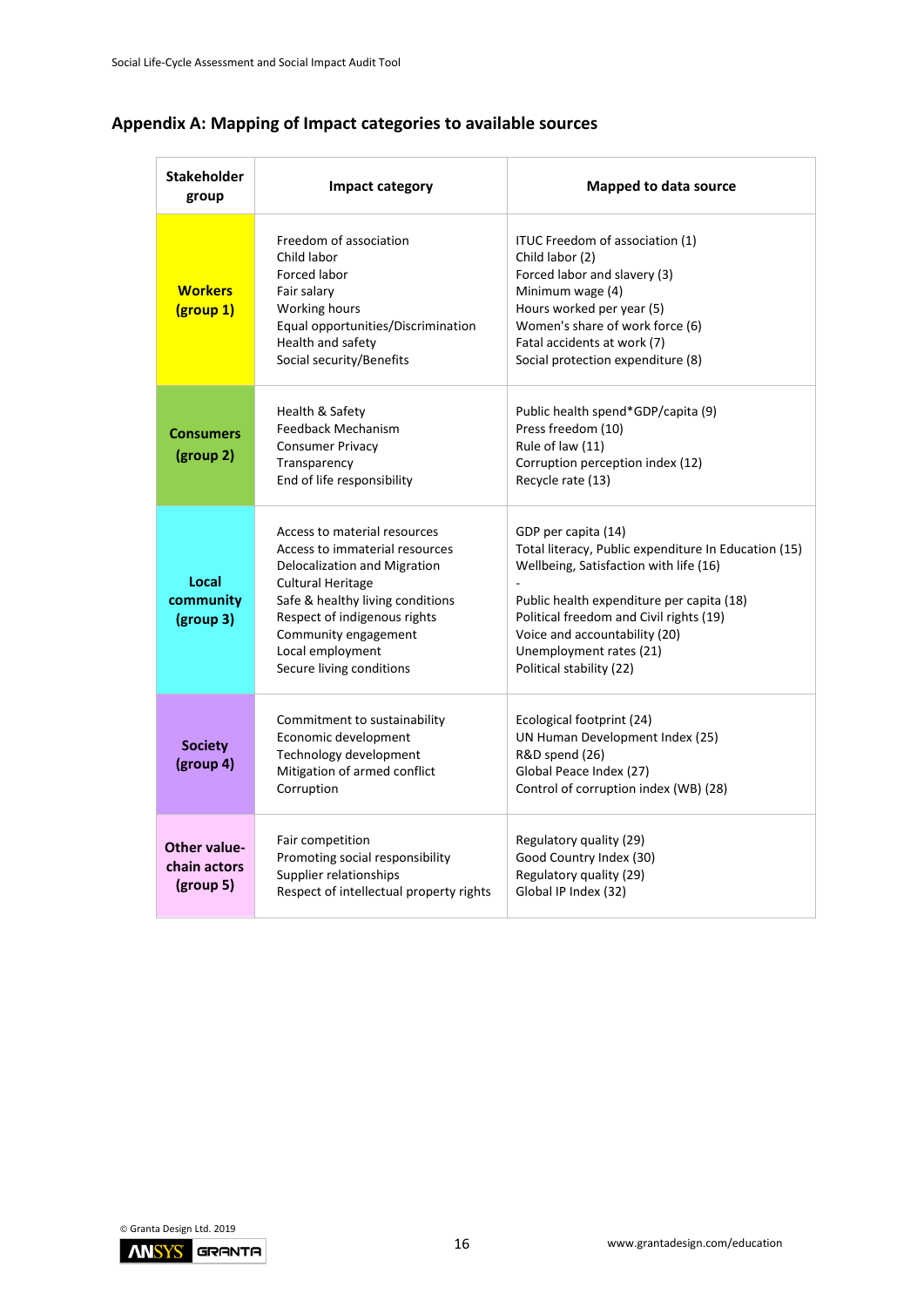|                | Workers (group 1)                                                                                           |
|----------------|-------------------------------------------------------------------------------------------------------------|
| $\mathbf{1}$   | https://www.ituc-csi.org/IMG/pdf/survey_ra_2014_eng_v2.pdf                                                  |
| $\overline{2}$ | file:///C:/Users/User/Downloads/World_Report_on_Child_Labour_EN_Final_Web.pdf                               |
|                | https://ourworldindata.org/child-labor                                                                      |
| 3              | http://humantraffickingsearch.org/top-countries-modern-day-slavery/                                         |
|                | https://www.globalslaveryindex.org/findings/                                                                |
| 4              | https://en.wikipedia.org/wiki/List_of_minimum_wages_by_country                                              |
| 5              | https://stats.oecd.org/index.aspx?DataSetCode=ANHRS ; https://data.oecd.org/emp/hours-worked.htm            |
| $6 \mid$       | https://data.worldbank.org/                                                                                 |
| 7              | https://sites.google.com/site/ryoichihoriguchi/home/occupational fatality by county                         |
| 8              | https://www.oecd-ilibrary.org/social-issues-migration-health/society-at-a-glance 19991290                   |
|                | <b>Consumers (group 2)</b>                                                                                  |
| 9              | https://www.indexmundi.com/facts/indicators/SH.XPD.PUBL.ZS/rankings                                         |
| 10             | https://rsf.org/en/ranking/2018#                                                                            |
| 11             | www.govindicators.org                                                                                       |
| 12             | https://www.transparency.org/news/feature/corruption perceptions index 2017                                 |
| 13             | https://resource.co/sites/default/files/World%20Recycling%20League%20-%20Full%20Report%20-%20FINAL.pdf      |
|                | Local community (group 3)                                                                                   |
| 14             | https://www.cia.gov/library/publications/the-world-factbook/rankorder/2004rank.html                         |
| 15             | http://world.bymap.org/LiteracyRates.html ; http://hdr.undp.org/en/content/expenditure-education-public-gdp |
| 16             | https://en.wikipedia.org/wiki/Satisfaction_with_Life_Index                                                  |
| 17             |                                                                                                             |
| 18             | https://www.indexmundi.com/facts/indicators/SH.XPD.PUBL.ZS/rankings                                         |
| 19             | https://freedomhouse.org/content/freedom-world-data-and-resources                                           |
| 20             | https://www.indexmundi.com/facts/indicators/SH.XPD.PUBL.ZS/rankings                                         |
| 21             | https://goodcountry.org/index/overall-rankings                                                              |
| 22             | http://info.worldbank.org/governance/wgi/#reports                                                           |
|                | Society (group 4)                                                                                           |
| 23             | www.fooprintnetwoirk.org; http://data.footprintnetwork.org/#/abouttheData                                   |
| 24             | http://hdr.undp.org/en/                                                                                     |
|                | http://data.footprintnetwork.org/#/abouttheData                                                             |
| 25             | http://hdr.undp.org/en/                                                                                     |
| 26             | www.govindicators.org                                                                                       |
| 27             | http://visionofhumanity.org/app/uploads/2017/06/GPI17-Report.pdf                                            |
|                | Other value-chain actors (group 5)                                                                          |
| 28             | www.govindicators.org                                                                                       |
| 29             | https://rsf.org/en/ranking/2018#                                                                            |
| 30             | https://goodcountry.org/index/overall-rankings                                                              |
| 31             | http://www.theglobalipcenter.com/wp-content/uploads/2017/02/GIPC IP Index 2017 Report.pdf                   |
|                |                                                                                                             |

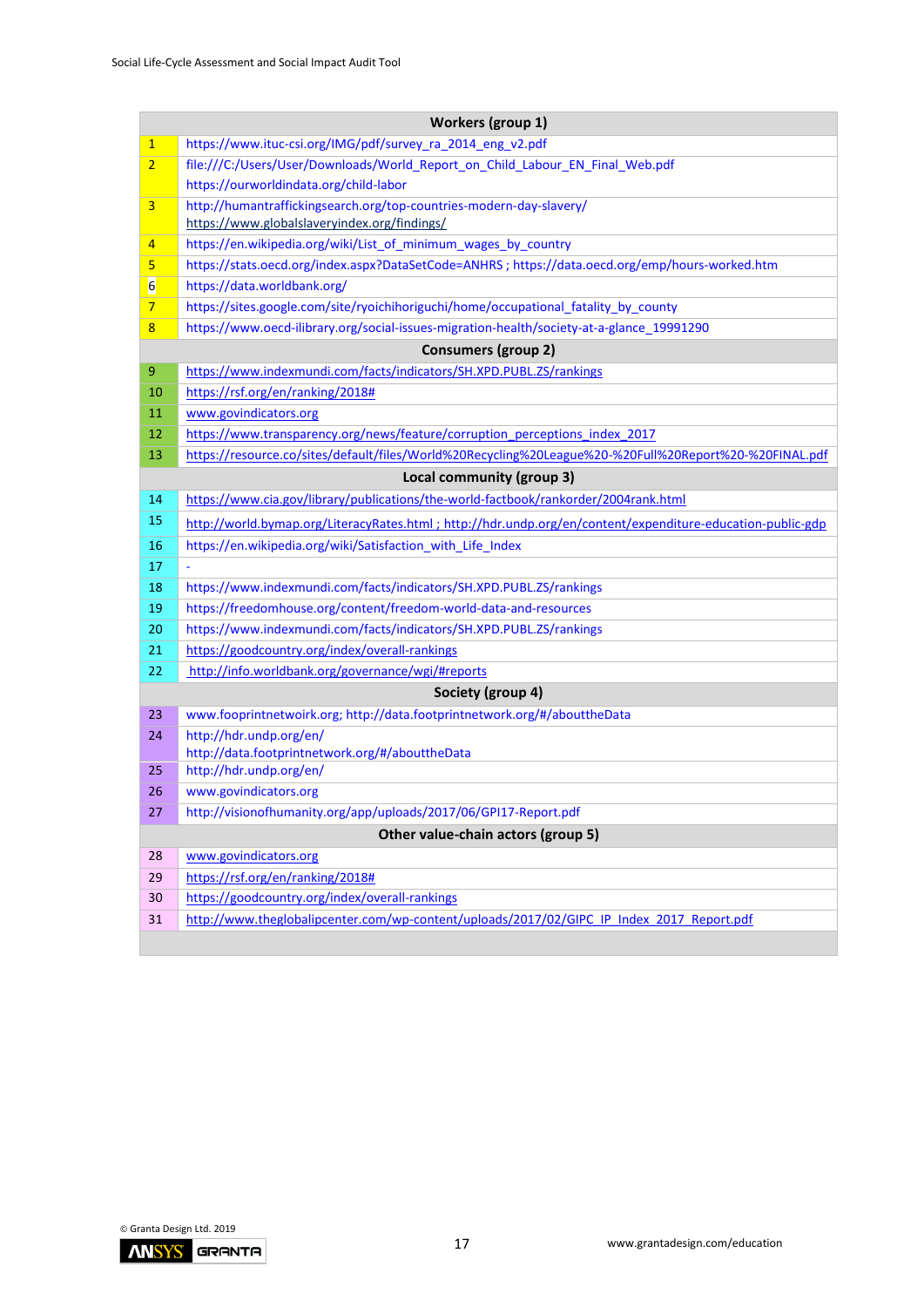## <span id="page-17-0"></span>**Appendix B: Actions that might follow a Social Impact Audit**

The first step is to understand the motives of the company under consideration. How collaborative are its actions in relation to key stakeholders. Are they merely transactional or procedural, or are they genuinely collaborative? (see definitions below, based on MIREU model $^{13}$ ).

#### **Collaborative**

Co-planning; Capacity building; Educational and Awareness-raising programmes; inclusion; participation; local procurement generating income for local communities; passive joint monitoring; promotion of renewable energy and efficient use of resources; compliance with the most rigorous environmental standards.

#### **Transactional**

Stakeholder inputs sought and implemented; active joint monitoring; awareness raising campaigns; participation in relevant networks; adequate opportunities for Public participation; transparent, legal behavior; community convinced that the burden of impacts is outweighed by the benefits of the project.

#### **Procedural**

Land use conflicts; Threat to livelihoods; "no-go" zones; type of commodity (coal, uranium etc.); Little visibility and threat of eco impacts and too complex mitigation measures; Poor community engagement; Poor working conditions incl. health and safety, working hours and pay.

The second step is to implement actions based on the underlying motivation. The impact and measures undertaken can happen upstream (suppliers in areas of operation / wider social goals etc.) and downstream (customers, e.g. opportunities for domestic recycling; product end-of-life potential, its multiple lives).

The Company concerns include social risk, potential reputational risk strategies to reduce risk-exposure. The questions asked could include. Which regions in which the Company operates have Social Hotspots? What actions are implemented or avoided? Which educational activities could be introduced? Are there any specific opportunities for social investments, such as investments in a clean water, sanitation, schooling, health, housing, training etc. Are there conditions which justify a change of a provider, such as irredeemable conditions arising from conflict, corruption or political instability, which carry reputational risk?

<sup>13</sup> [https://kuleuven.sim2.be/ensuring-the-slo-concept-is-adaptive-and-resilient/,](https://kuleuven.sim2.be/ensuring-the-slo-concept-is-adaptive-and-resilient/) a workshop, where the outcomes fro[m https://mireu.eu/](https://mireu.eu/) were presented.

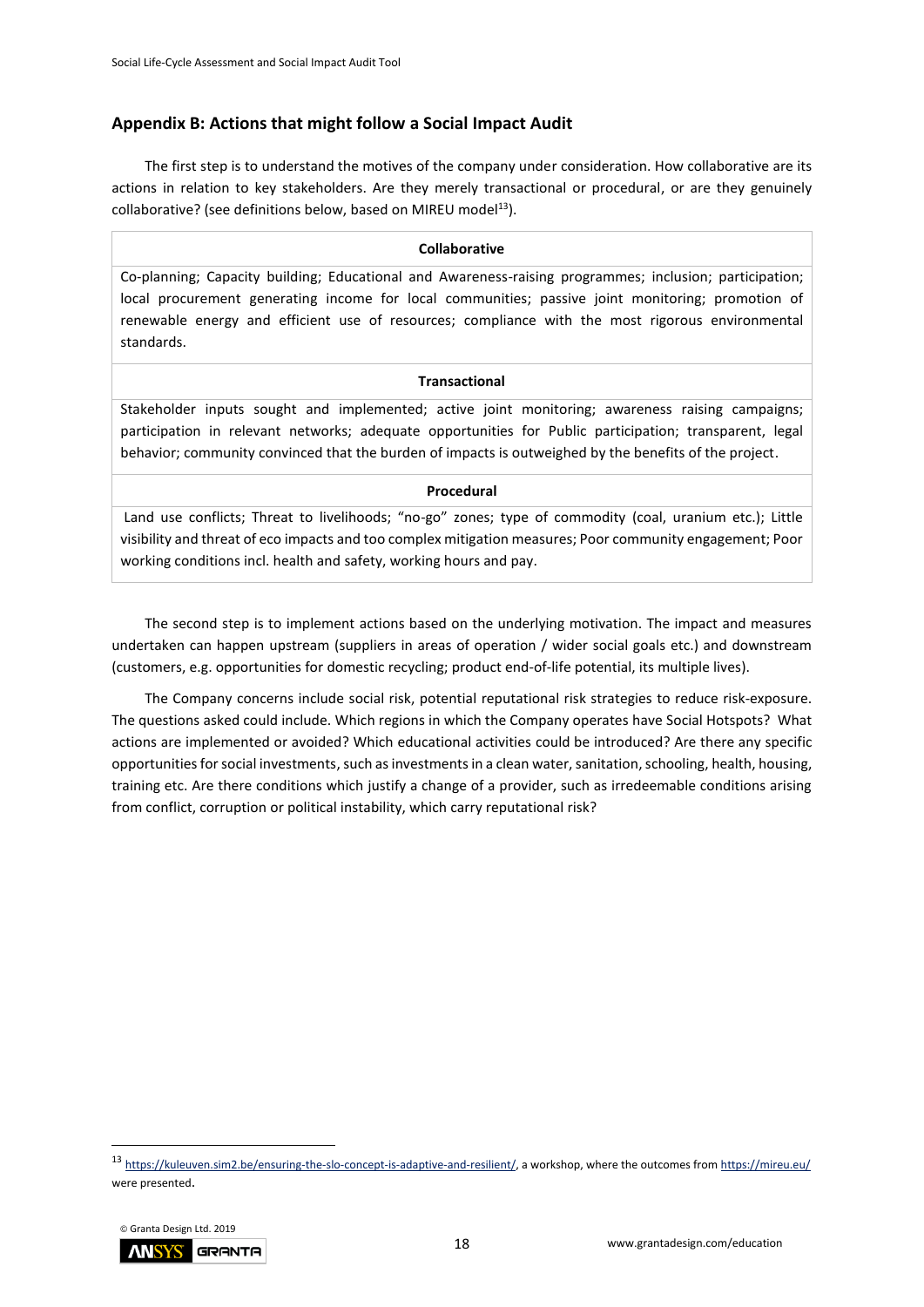#### <span id="page-18-0"></span>**Appendix C: CES EduPack Sustainability Database**

The Nations of the World Data-table of the CES EduPack Sustainability Database assembles social, socioeconomic and environmental data for the 203 Nations of the World. All the information it contains is accessible from open sources, but it is dispersed. The United States Geological Survey (USGS) and the British Geological Survey compile data for material production and countries of origin. National and international agencies such as the United Nations, the World Bank and the CIA assess the demographic, economic and governance performance of nations. The US Department of Energy, the US Department of Defense, and the European Union publish analyses of the economic role and importance of materials and assign "critical" or "non-critical" status to them. The US Department of Energy (DOE) International Energy Agency (IEA), the Environmental Protection Agency (EPA), the Electric Power Research Institute (EPRI) publish analyses of renewable energy and energy storage systems. There is no shortage of sources with provenance but many of them take the form of long reports in which the information that is sought lies hidden. Assembling it into a single, cross-linked network makes access much easier and frees time to explore alternative scenarios in depth. The CES EduPack Nations of the World Data-table does this, storing the data in the units in which they appear in the sources, not in the ranked and scaled form used by the Excel tool described in this paper. The Data-table is maintained by the ANSYS Granta Academic Relations team with regular updates.

The CES Edupack software allows data to be plotted as charts bringing out trends and relationships. Three are shown here as illustrations of the ways in which social links can be explored. Figure C1 illustrates how the ecological impact per capita correlates with national wealth. Figure C2 shows the strong correlation between the resources allocated to social support (public health, unemployment benefits and the like) and national wealth, rising from around 3% of GDP in the poorest nations to about 12% in the wealthier. Figure C3 is a chart of the World Bank Control of Corruption index against a metric, updated annually, of Press Freedom. Here the correlation is much looser, but it is still evident that an unconstrained press is a catalyst for reducing corruption, particularly when single geographical groups (those with the same color on the chart) are examined.



*Figure C1.* The ecological footprint of Nations and their GDP per capita.

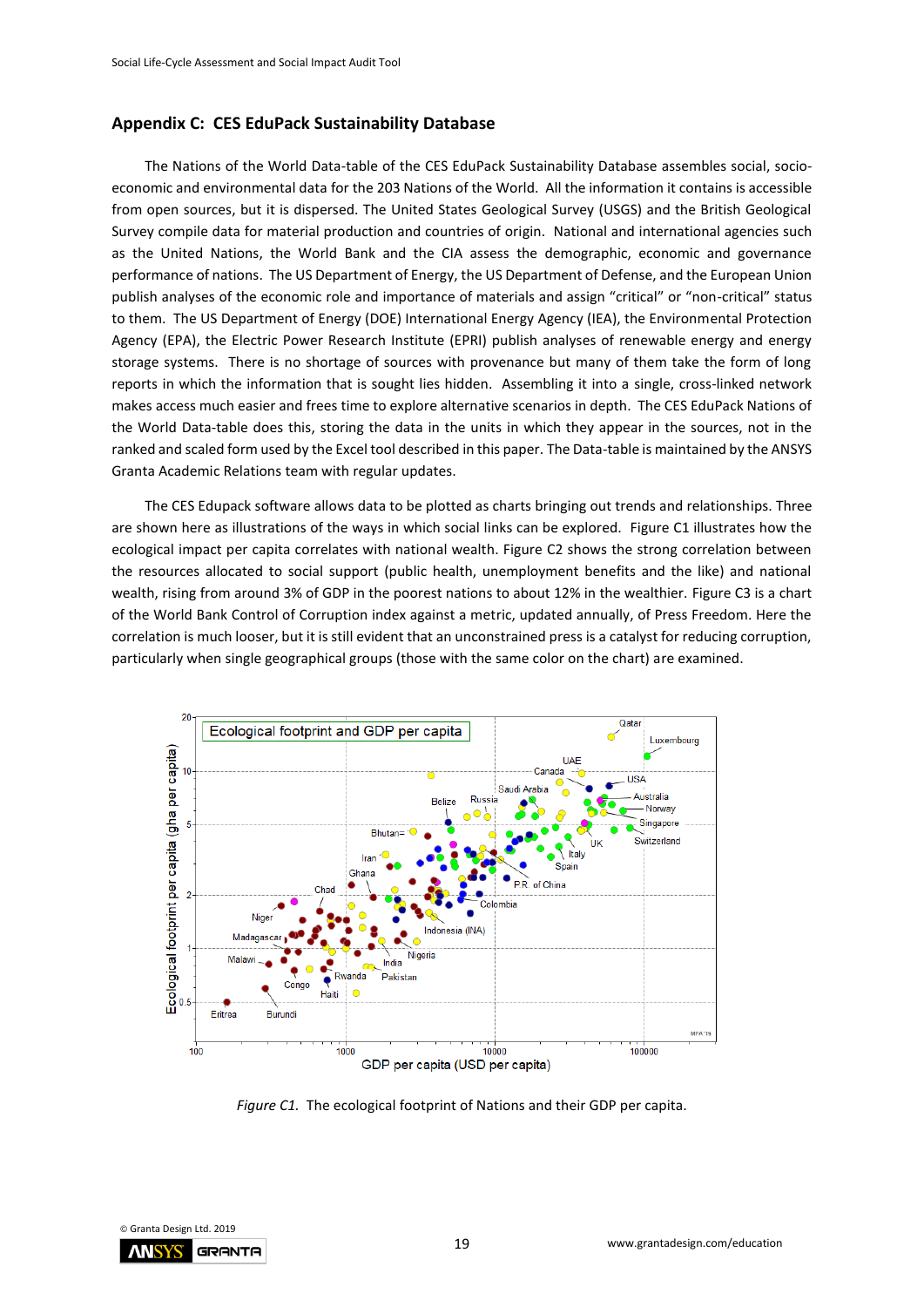

*Figure C2*. The Social Protection provided by Nations and their GDP per capita.



*Figure C3*. The World Bank Control of Corruption index and the Reporters without Borders Press Freedom index.